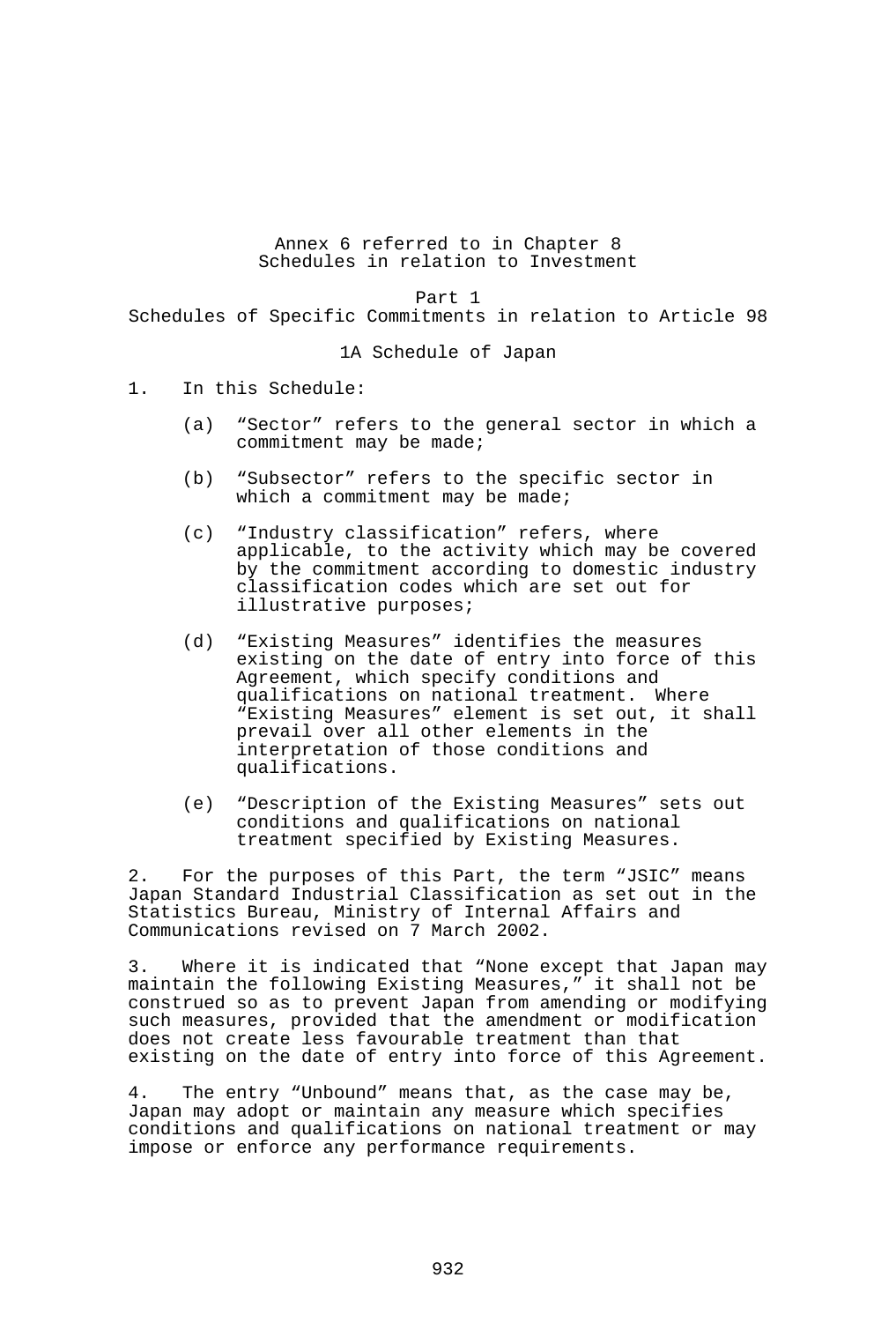5. The entry "None" means that Japan commits to accord national treatment without conditions or qualifications, except as indicated in Horizontal Commitments.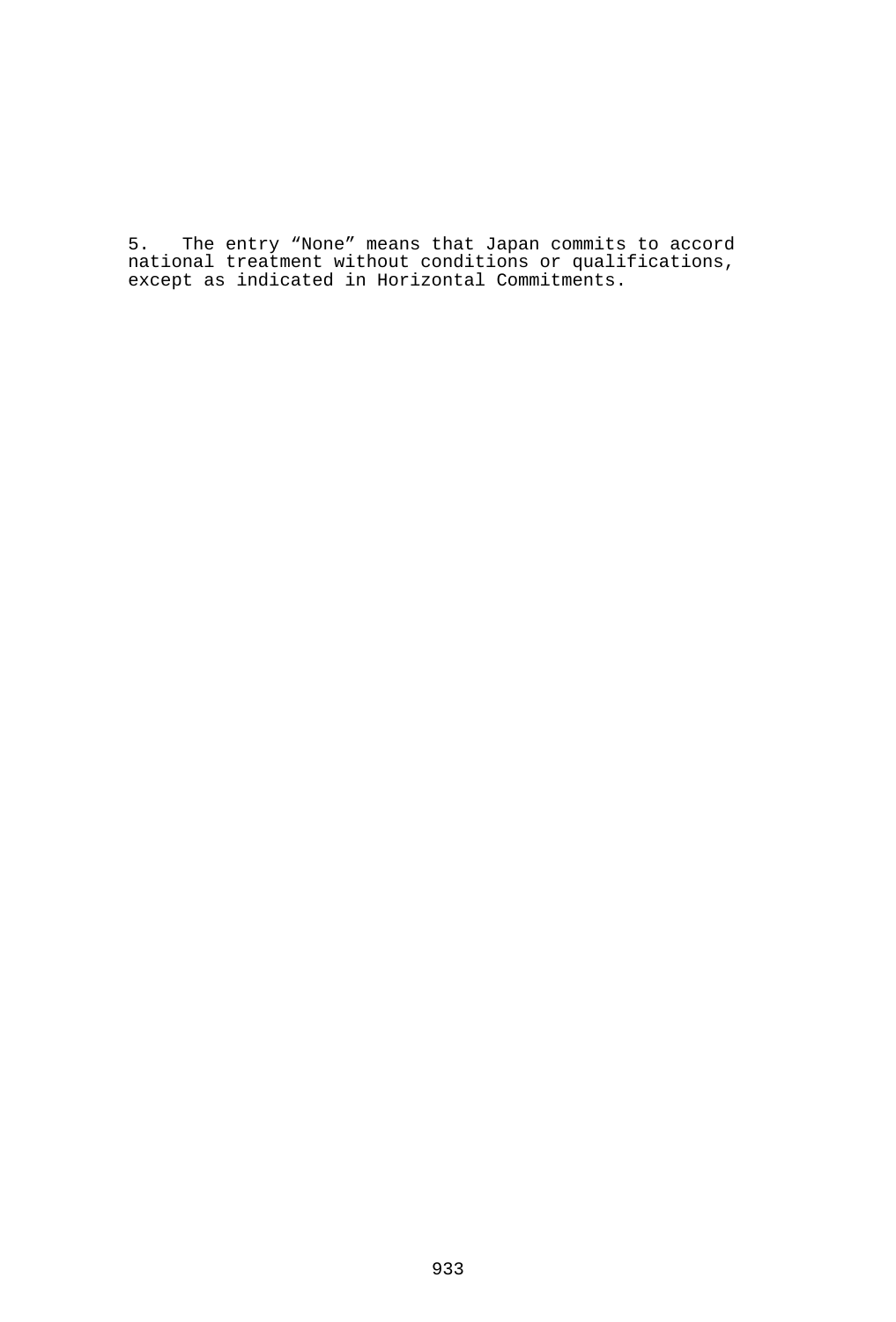| Sector or subsector               | Limitations on<br>national treatment                                                                                                                                                                                                                                                                                                                                                                                                                                                                                                                                                                                                                                                                                                                                                                                                                                                                                                                                                                                                                                                                                                                                                                                                       | Commitments on performance requirements                                                                                                                                                                                                                                                                                                                                                                                                                                                                                                                                                                                                                                                                                                                                                                                                                                                                                                                                                                                                                                                                                                                                                                                                                                                                                                                                                                                                                                            |  |  |
|-----------------------------------|--------------------------------------------------------------------------------------------------------------------------------------------------------------------------------------------------------------------------------------------------------------------------------------------------------------------------------------------------------------------------------------------------------------------------------------------------------------------------------------------------------------------------------------------------------------------------------------------------------------------------------------------------------------------------------------------------------------------------------------------------------------------------------------------------------------------------------------------------------------------------------------------------------------------------------------------------------------------------------------------------------------------------------------------------------------------------------------------------------------------------------------------------------------------------------------------------------------------------------------------|------------------------------------------------------------------------------------------------------------------------------------------------------------------------------------------------------------------------------------------------------------------------------------------------------------------------------------------------------------------------------------------------------------------------------------------------------------------------------------------------------------------------------------------------------------------------------------------------------------------------------------------------------------------------------------------------------------------------------------------------------------------------------------------------------------------------------------------------------------------------------------------------------------------------------------------------------------------------------------------------------------------------------------------------------------------------------------------------------------------------------------------------------------------------------------------------------------------------------------------------------------------------------------------------------------------------------------------------------------------------------------------------------------------------------------------------------------------------------------|--|--|
| Section I. HORIZONTAL COMMITMENTS |                                                                                                                                                                                                                                                                                                                                                                                                                                                                                                                                                                                                                                                                                                                                                                                                                                                                                                                                                                                                                                                                                                                                                                                                                                            |                                                                                                                                                                                                                                                                                                                                                                                                                                                                                                                                                                                                                                                                                                                                                                                                                                                                                                                                                                                                                                                                                                                                                                                                                                                                                                                                                                                                                                                                                    |  |  |
| ALL NON-SERVICE SECTORS           | 1.<br>When transferring or disposing of its<br>equity interests in, or the assets of, a state<br>enterprise or a governmental entity, Japan may:<br>(a) prohibit or impose limitations on the<br>ownership of such interests or assets<br>by investors of Thailand or their<br>investments;<br>(b) impose limitations on the ability of<br>investors of Thailand or their<br>investments as owners of such<br>interests or assets to control any<br>resulting enterprise; or<br>(c) adopt or maintain any measure<br>relating to the nationality of<br>executives, managers or members of<br>the board of directors of any<br>resulting enterprise.<br>2.<br>Japan may maintain the following Existing<br>Measures.<br>Existing Measures<br>Ship Law (Law No.46 of 1899), Article 1<br>Description of the Existing Measures<br>The Japanese nationality shall be given to a<br>ship whose owner is a Japanese national, or<br>a company established under Japanese law, of<br>which all representatives and not less than<br>two-thirds of executives administering the<br>affairs are Japanese nationals.<br>National Treatment may not be accorded to<br>3.<br>investors of Thailand and their investments<br>with respect to subsidies. | Unless otherwise specified in this Schedule, as<br>1.<br>a condition for investment activities in the Area of<br>Japan, or as a condition for granting or continued<br>granting of an advantage, an investor of Thailand<br>shall not be required to:<br>(a) export a given level or percentage of<br>qoods;<br>(b) achieve a given level or percentage of<br>domestic content;<br>(c) purchase, use or accord a preference to<br>goods produced in the Area of Japan, or<br>purchase goods from the person in its<br>Area;<br>(d) relate the volume or value of imports to<br>the volume or value of exports or to the<br>amount of foreign exchange inflows<br>associated with investments related to<br>such investment activities;<br>(e) restrict sales of goods in the Area of<br>Japan that investments related to such<br>investment activities produce by relating<br>such sales to the volume or value of its<br>exports or foreign exchange earnings; or<br>(f) appoint, as executives, managers or<br>members of boards of directors,<br>individuals of any particular nationality.<br>2.<br>Unless otherwise specified in this Schedule, or<br>unless the following performance requirements are<br>imposed or enforced as a condition for granting or<br>continued granting of an advantage, in connection<br>with investment activities in the Area of Japan, an<br>investor of Thailand shall not be required to:<br>(g) hire a given level of Japanese nationals; |  |  |
|                                   |                                                                                                                                                                                                                                                                                                                                                                                                                                                                                                                                                                                                                                                                                                                                                                                                                                                                                                                                                                                                                                                                                                                                                                                                                                            | (h) transfer technology, a production process<br>or other proprietary knowledge to a person<br>in the Area of Japan, except when the<br>requirement:                                                                                                                                                                                                                                                                                                                                                                                                                                                                                                                                                                                                                                                                                                                                                                                                                                                                                                                                                                                                                                                                                                                                                                                                                                                                                                                               |  |  |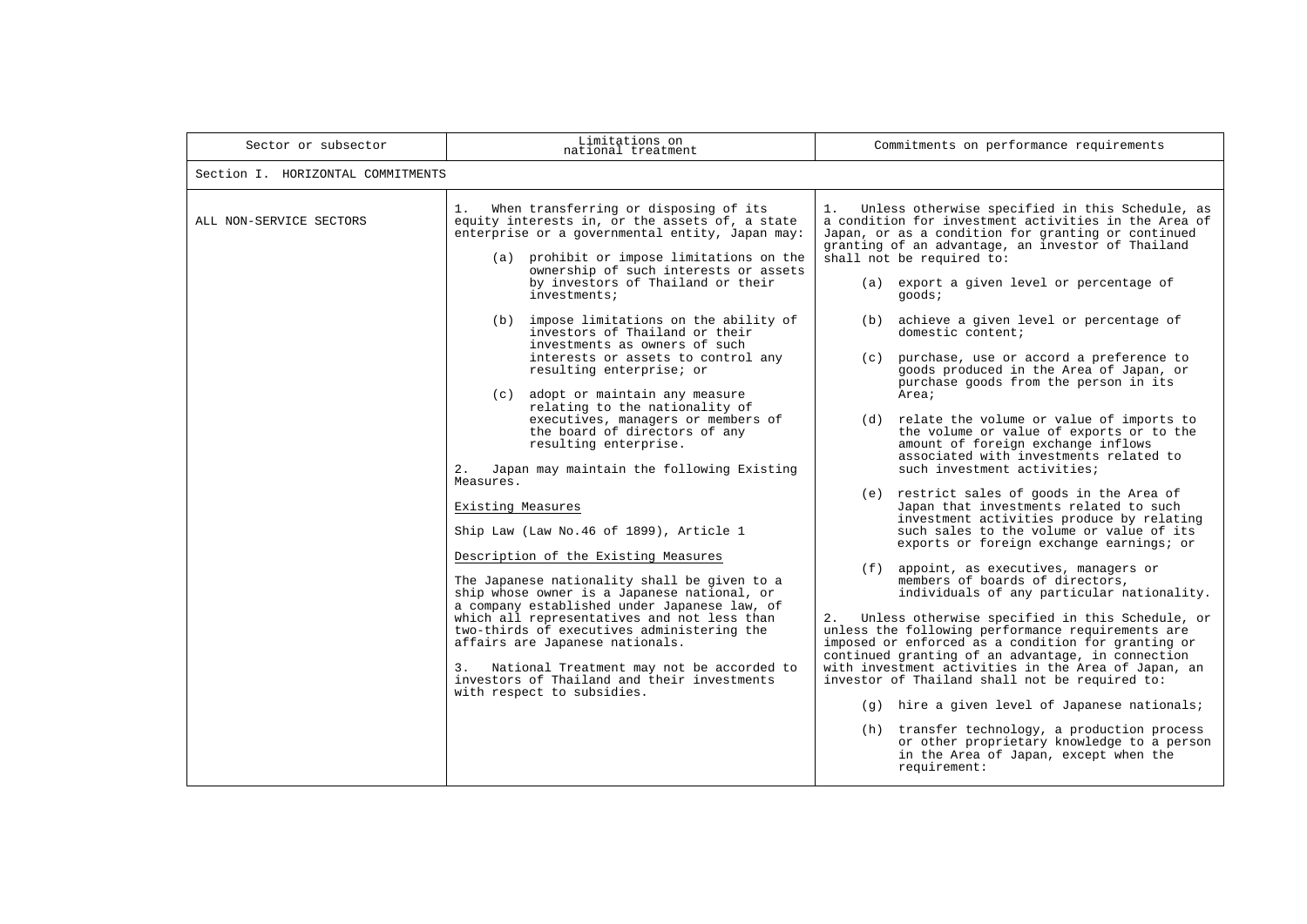| 4. With respect to acquisition or lease of<br>land properties in Japan, prohibitions or<br>restrictions may be imposed by Cabinet Order on<br>Thai nationals or legal persons, where Japanese<br>nationals or legal persons are placed under<br>identical or similar prohibitions or<br>restrictions in Thailand. | $(i)$ is imposed or enforced by a court,<br>administrative tribunal or<br>competition authority to remedy an<br>alleged violation of competition<br>laws; or<br>(ii) concerns the transfer of intellectual<br>property which is undertaken in a<br>manner not inconsistent with the<br>TRIPS Agreement;      |
|-------------------------------------------------------------------------------------------------------------------------------------------------------------------------------------------------------------------------------------------------------------------------------------------------------------------|--------------------------------------------------------------------------------------------------------------------------------------------------------------------------------------------------------------------------------------------------------------------------------------------------------------|
|                                                                                                                                                                                                                                                                                                                   | (i) locate the headquarters of that investor<br>for a specific region or the world market<br>in the Area of Japan;                                                                                                                                                                                           |
|                                                                                                                                                                                                                                                                                                                   | (j) achieve a given level or value of research<br>and development in the Area of Japan; or                                                                                                                                                                                                                   |
|                                                                                                                                                                                                                                                                                                                   | (k) supply one or more of the goods that the<br>investor produces to a specific region or<br>world market, exclusively from the Area of<br>Japan.                                                                                                                                                            |
|                                                                                                                                                                                                                                                                                                                   | When transferring or disposing of its equity<br>3.<br>interests in, or the assets of, a state enterprise<br>or a governmental entity, Japan may adopt or<br>maintain any measure relating to the nationality of<br>executives, managers or members of the board of<br>directors of any resulting enterprise. |
|                                                                                                                                                                                                                                                                                                                   | 4. Japan may maintain the following Existing<br>Measures.                                                                                                                                                                                                                                                    |
|                                                                                                                                                                                                                                                                                                                   | Existing Measures                                                                                                                                                                                                                                                                                            |
|                                                                                                                                                                                                                                                                                                                   | Ship Law (Law No. 46 of 1899), Article 1                                                                                                                                                                                                                                                                     |
|                                                                                                                                                                                                                                                                                                                   | Description of the Existing Measures                                                                                                                                                                                                                                                                         |
|                                                                                                                                                                                                                                                                                                                   | The Japanese nationality shall be given to a ship<br>whose owner is a Japanese national, or a company<br>established under Japanese law, of which all<br>representatives and not less than two-thirds of<br>executives administering the affairs are Japanese<br>nationals.                                  |
|                                                                                                                                                                                                                                                                                                                   |                                                                                                                                                                                                                                                                                                              |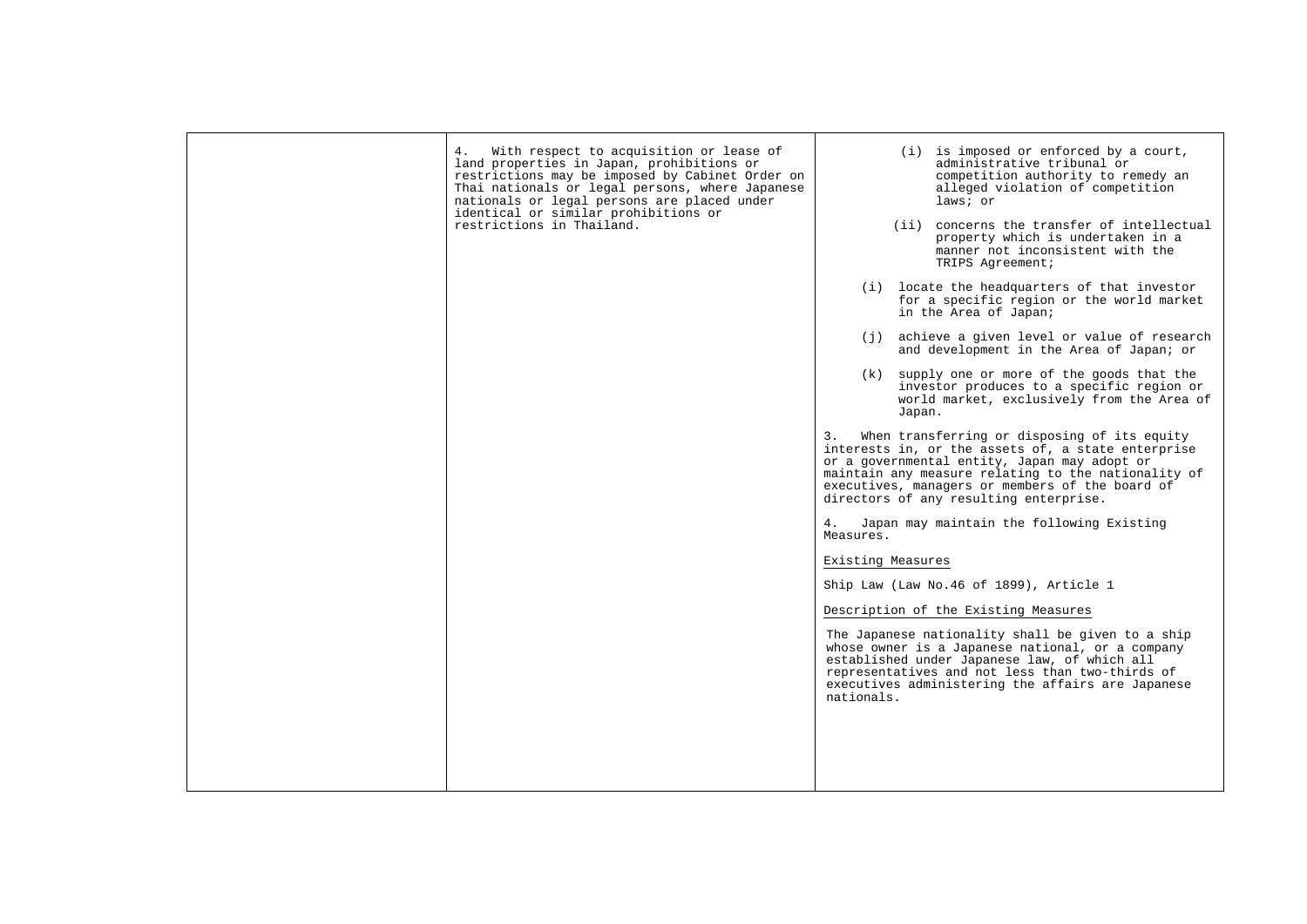| Sector or subsector                                                                                                                                                                                                                 | Industry classification                                                                                                       | Limitations on<br>national treatment                                                                                                                                                                                                                                                                                                                                                                                                                                                                                                                                                                                                                                                                              | Commitments on performance<br>requirements |
|-------------------------------------------------------------------------------------------------------------------------------------------------------------------------------------------------------------------------------------|-------------------------------------------------------------------------------------------------------------------------------|-------------------------------------------------------------------------------------------------------------------------------------------------------------------------------------------------------------------------------------------------------------------------------------------------------------------------------------------------------------------------------------------------------------------------------------------------------------------------------------------------------------------------------------------------------------------------------------------------------------------------------------------------------------------------------------------------------------------|--------------------------------------------|
| Section II.<br>SECTOR-SPECIFIC COMMITMENTS                                                                                                                                                                                          |                                                                                                                               |                                                                                                                                                                                                                                                                                                                                                                                                                                                                                                                                                                                                                                                                                                                   |                                            |
| ALL NON-SERVICE SECTORS AND<br>SUBSECTORS NOT LISTED BELOW                                                                                                                                                                          |                                                                                                                               | None                                                                                                                                                                                                                                                                                                                                                                                                                                                                                                                                                                                                                                                                                                              | As indicated in Horizontal<br>Commitments. |
| 1.<br>Sector: Agriculture,<br>Forestry, and<br>Fisheries<br>(except fisheries)<br>within the<br>Territorial Sea,<br>Internal Waters,<br>Exclusive Economic<br>Zone and<br>Continental Shelf<br>provided in Item 4<br>of Section II) | Agriculture<br>JSIC 01<br>JSIC 02<br>Forestry<br>JSIC 03<br>Fisheries<br>JSIC 04<br>Aquaculture                               | None except that Japan may<br>maintain the following Existing<br>Measures.<br>Existing Measures<br>Foreign Exchange and Foreign<br>Trade Law (Law No. 228 of 1949),<br>Article 27<br>Cabinet Order on Foreign Direct<br>Investment (Cabinet Order No.261<br>of 1980), Article 3<br>Description of the Existing<br>Measures<br>The prior notification<br>requirement under the Foreign<br>Exchange and Foreign Trade Law<br>applies to foreign investors who<br>intend to make investment in<br>agriculture, forestry and<br>fisheries (except fisheries<br>within the Territorial Sea,<br>Internal Waters, Exclusive<br>Economic Zone and Continental<br>Shelf provided for in Item 4 of<br>Section II) in Japan. | As indicated in Horizontal<br>Commitments. |
| Sector: Agriculture,<br>2.<br>Forestry and<br>Fisheries<br>(Plant Breeder's<br>Right)                                                                                                                                               | <b>JSIC 0119</b><br>Miscellaneous crop<br>farming<br><b>JSIC 0413</b><br>Seaweed aquaculture<br>Seed aquaculture<br>JSIC 0415 | None except that Japan may<br>maintain the following Existing<br>Measures.<br>Existing Measures<br>Seeds and Seedlings Law (Law<br>No.83 of 1998), Article 10                                                                                                                                                                                                                                                                                                                                                                                                                                                                                                                                                     | As indicated in Horizontal<br>Commitments. |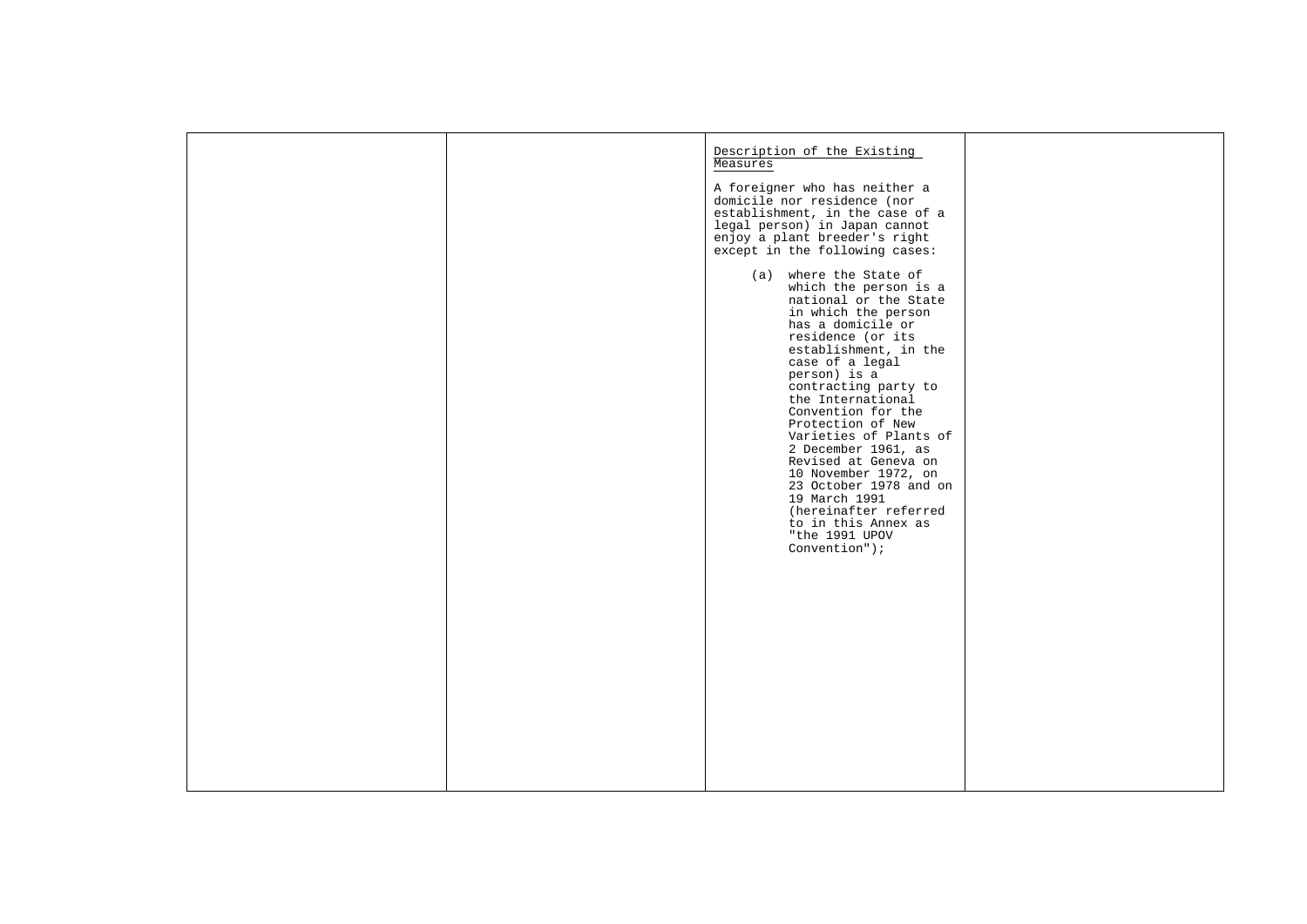| (b) where the State of<br>which the person is a<br>national or the State<br>in which the person<br>has a domicile or<br>residence (or its<br>establishment, in the<br>case of a legal<br>person) is a<br>contracting party to<br>the International<br>Convention for the<br>Protection of New<br>Varieties of Plants of<br>2 December 1961, as<br>Revised at Geneva on<br>10 November 1972 and<br>on 23 October 1978<br>(hereinafter referred<br>to in this Annex as<br>"the 1978 UPOV<br>Convention"); or<br>(c) where the State of<br>which the person is a<br>national provides<br>Japanese nationals<br>with the protection of<br>varieties under the<br>same condition as its<br>own nationals<br>(including a State<br>which provides such<br>protection for<br>Japanese nationals<br>under the condition<br>that Japan allows<br>enjoyment of the plant<br>breeder's right for<br>the nationals of that<br>State), and further<br>provides the<br>protection for plant<br>genus and species to<br>which the person's<br>applied variety<br>belongs. |
|------------------------------------------------------------------------------------------------------------------------------------------------------------------------------------------------------------------------------------------------------------------------------------------------------------------------------------------------------------------------------------------------------------------------------------------------------------------------------------------------------------------------------------------------------------------------------------------------------------------------------------------------------------------------------------------------------------------------------------------------------------------------------------------------------------------------------------------------------------------------------------------------------------------------------------------------------------------------------------------------------------------------------------------------------------|
|                                                                                                                                                                                                                                                                                                                                                                                                                                                                                                                                                                                                                                                                                                                                                                                                                                                                                                                                                                                                                                                            |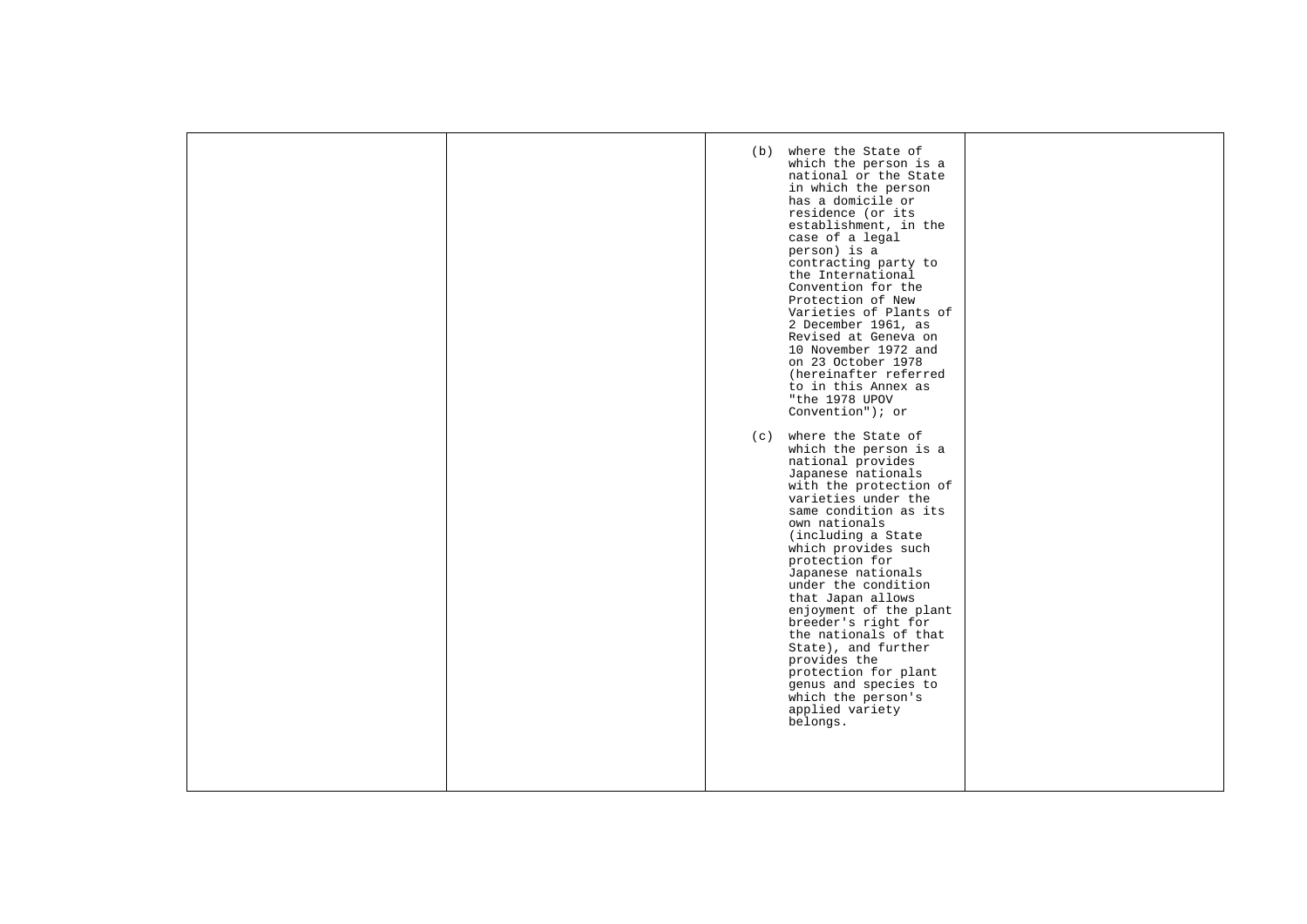| 3. | Sector: Energy Industry           | <b>JSIC 0519</b> | Miscellaneous metal<br>mining(limited to                                                           | Unbound | Unbound |
|----|-----------------------------------|------------------|----------------------------------------------------------------------------------------------------|---------|---------|
|    | Subsector: Electricity<br>Utility |                  | nuclear materials)                                                                                 |         |         |
|    | Industry                          | <b>JSIC 2491</b> | Manufacture of<br>nuclear fuel                                                                     |         |         |
|    | Gas Utility<br>Industry           | JSIC 271*        | Manufacture of<br>electrical                                                                       |         |         |
|    | Nuclear Energy<br>Industry        |                  | generating,<br>transmission,<br>distribution and<br>industrial apparatus                           |         |         |
|    |                                   | JSIC 274*        | Manufacture of<br>electronic equipment                                                             |         |         |
|    |                                   | JSIC 275*        | Manufacture of<br>electric measuring<br>instruments                                                |         |         |
|    |                                   | JSIC 279*        | Manufacture of<br>miscellaneous<br>electrical machinery<br>equipment and<br>supplies               |         |         |
|    |                                   | <b>JSIC 28*</b>  | Manufacture of<br>information and<br>communication<br>electronics<br>equipment                     |         |         |
|    |                                   | <b>JSIC 29*</b>  | Manufacture of<br>electronic parts and<br>devices                                                  |         |         |
|    |                                   | JSIC 303*        | Shipbuilding and<br>repairing, and<br>manufacture of<br>marine engines<br>(excluding<br>repairing) |         |         |
|    |                                   | JSIC 3059*       | Manufacture of<br>miscellaneous<br>industrial trucks<br>and parts and<br>accessories               |         |         |
|    |                                   |                  |                                                                                                    |         |         |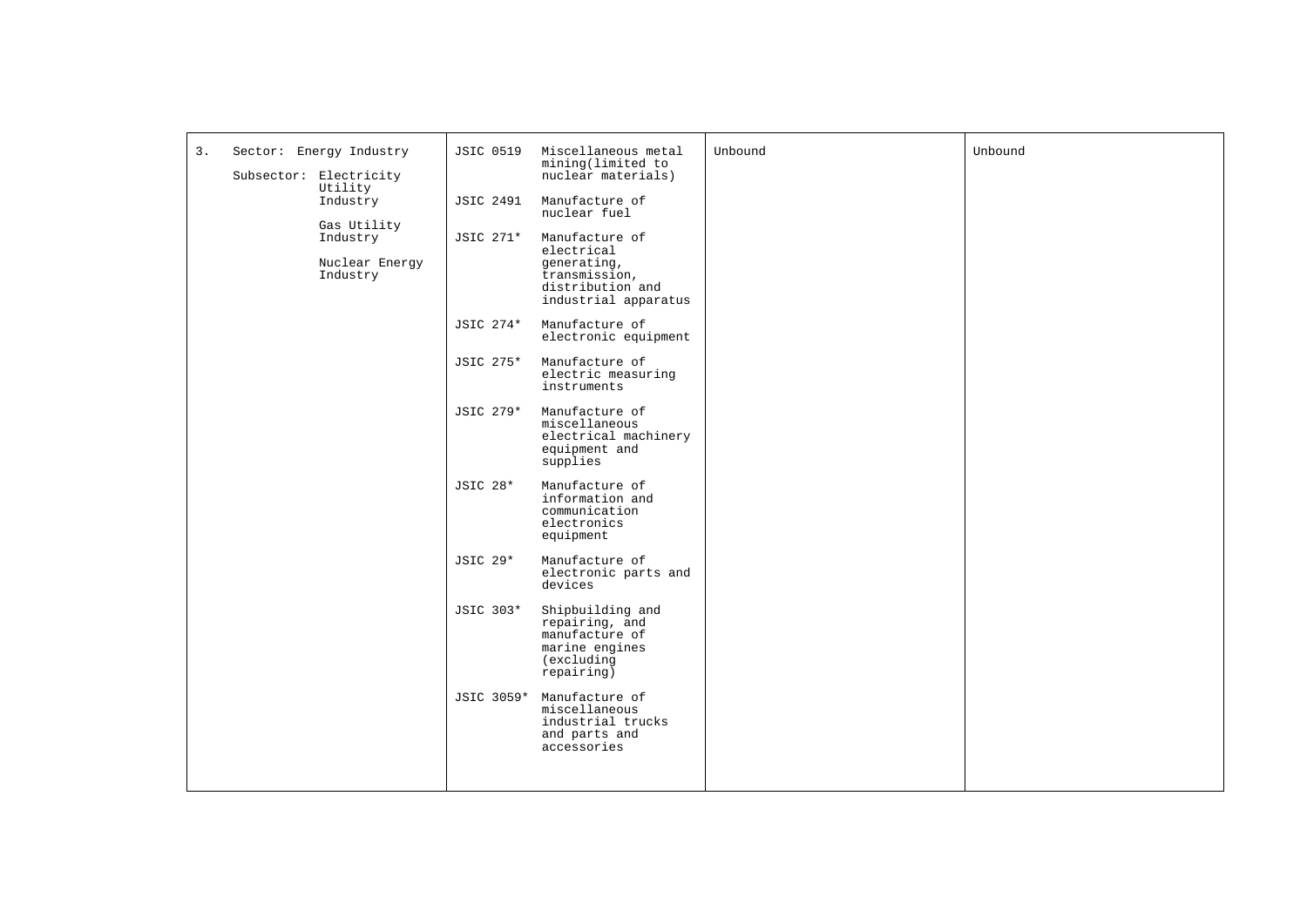|    |                                                                                                                                                                                                                                                                                                        | JSIC 3099* Manufacture of<br>transportation<br>equipment, n.e.c.<br><b>JSIC 331</b><br>Production,<br>transmission and<br>distribution of<br>electricity<br>Gasworks<br>JSIC 3411<br>Note: An asterisk (*) on the<br>JSIC number indicates<br>that the activities<br>covered herein under such<br>number are limited to the<br>activities related to<br>nuclear energy industry. |                                                                                                                                                                                   |                                            |
|----|--------------------------------------------------------------------------------------------------------------------------------------------------------------------------------------------------------------------------------------------------------------------------------------------------------|----------------------------------------------------------------------------------------------------------------------------------------------------------------------------------------------------------------------------------------------------------------------------------------------------------------------------------------------------------------------------------|-----------------------------------------------------------------------------------------------------------------------------------------------------------------------------------|--------------------------------------------|
| 4. | Sector: Fisheries<br>Subsector: Fisheries<br>within the<br>Territorial<br>Sea, Internal<br>Waters,<br>Exclusive<br>Economic Zone<br>and Continental<br>Shelf<br>Note: For the purposes of<br>this Part, the term<br>"fisheries" means<br>the work of taking<br>and cultivation of<br>aquatic resources | Marine fisheries<br><b>JSIC 031</b><br>JSIC 032<br>Inland water<br>fisheries<br>JSIC 041<br>Marine aquaculture<br>Inland water<br>JSIC 042<br>aquaculture                                                                                                                                                                                                                        | Unbound                                                                                                                                                                           | Unbound                                    |
| 5. | Sector: Heat Supply                                                                                                                                                                                                                                                                                    | JSIC 3511 Heat Supply                                                                                                                                                                                                                                                                                                                                                            | None except that Japan may<br>maintain the following Existing<br>Measures.<br>Existing Measures<br>Foreign Exchange and Foreign<br>Trade Law (Law No. 228 of 1949),<br>Article 27 | As indicated in Horizontal<br>Commitments. |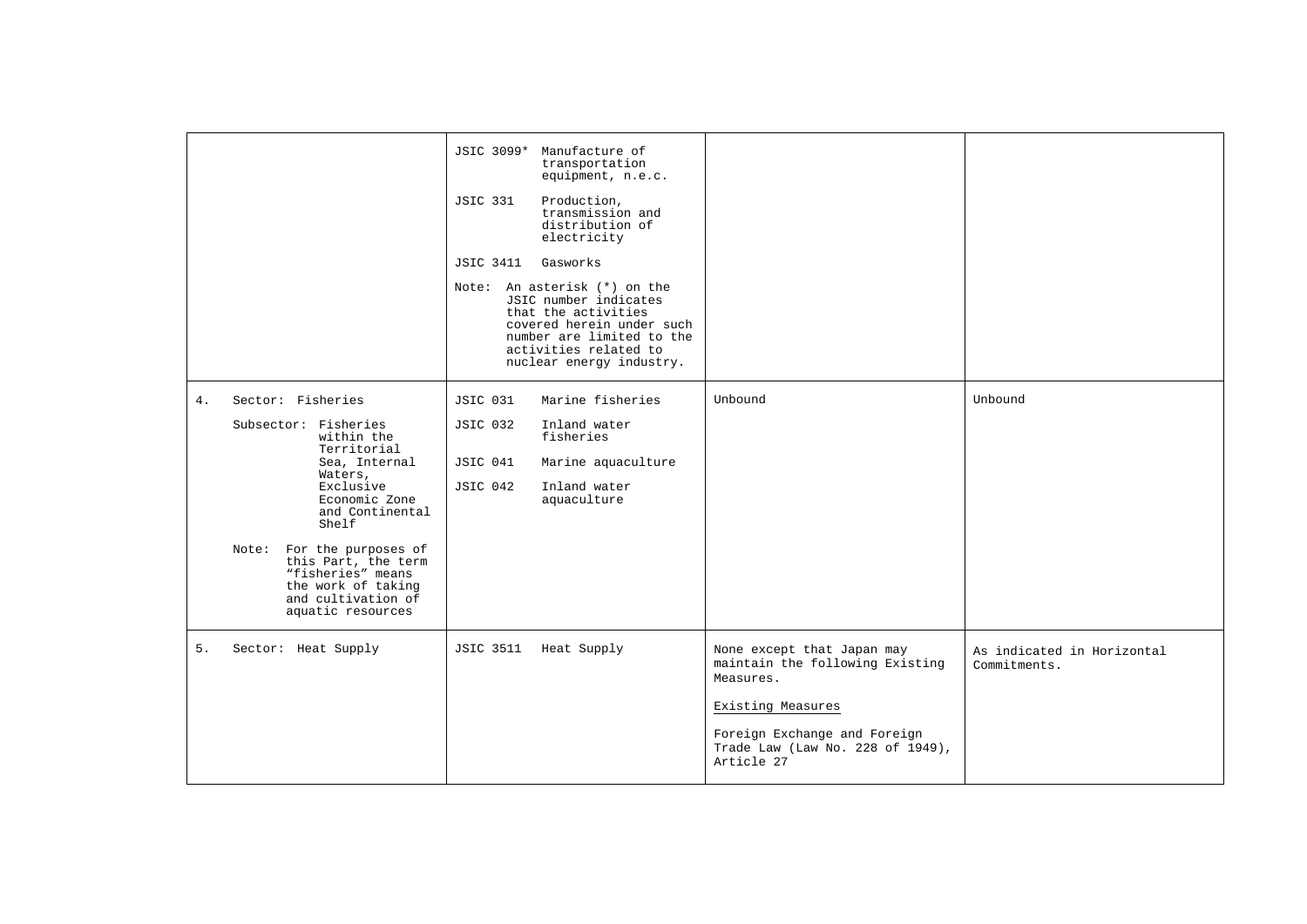|                                                                                        |                                                | Cabinet Order of Foreign Direct<br>Investment (Cabinet Order No.<br>261 of 1980), Article 3<br>Description of the Existing<br>Measures<br>The prior notification<br>requirement under the Foreign<br>Exchange and Foreign Trade Law<br>applies to foreign investors who<br>intend to make investment in the<br>heat supply industry in Japan. |                                            |
|----------------------------------------------------------------------------------------|------------------------------------------------|-----------------------------------------------------------------------------------------------------------------------------------------------------------------------------------------------------------------------------------------------------------------------------------------------------------------------------------------------|--------------------------------------------|
| Sector: Manufacturing,<br>6.<br>(a) Subsector: Drugs and<br>Medicines<br>Manufacturing | Biological<br><b>JSIC 1763</b><br>preparations | None except that Japan may<br>maintain the following Existing<br>Measures.<br>Existing Measures<br>Foreign Exchange and Foreign<br>Trade Law (Law No. 228 of 1949),<br>Article 27<br>Cabinet Order on Foreign Direct<br>Investment (Cabinet Order No.<br>261 of 1980), Article 3                                                              | As indicated in Horizontal<br>Commitments. |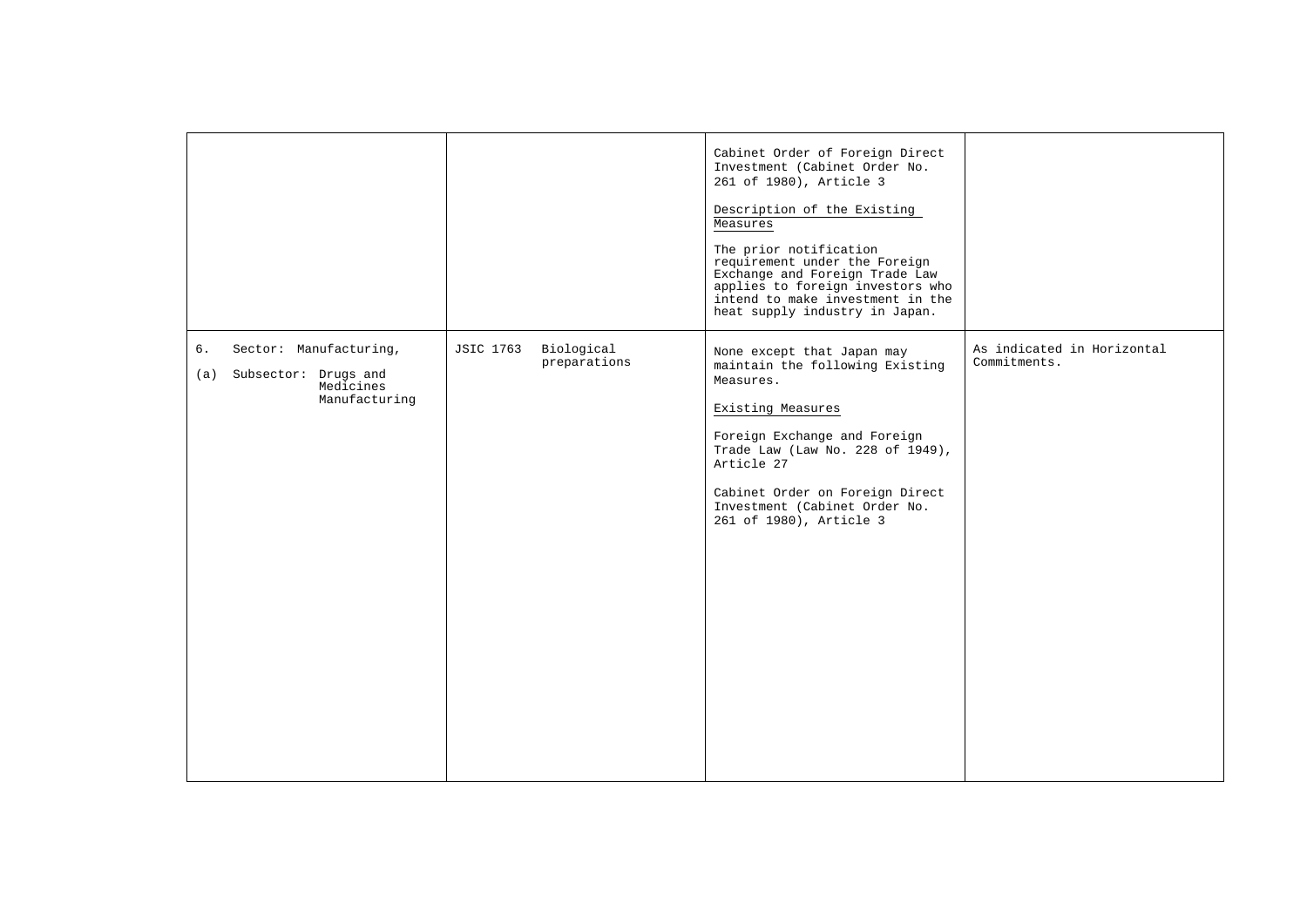|                                                                    |                                                                                                                                                                                                                                                                                                                                                            | Description of the Existing<br>Measures<br>The prior notification<br>requirement under the Foreign<br>Exchange and Foreign Trade Law<br>applies to foreign investors who<br>intend to make investment in<br>biological preparations<br>manufacturing industry in Japan.<br>For greater certainty,<br>"biological preparations<br>manufacturing industry" deals<br>with economic activities in<br>establishment which mainly<br>produces vaccine, serum, toxoid,<br>antitoxin and some preparations<br>similar to the aforementioned<br>products, or blood products. |                                            |
|--------------------------------------------------------------------|------------------------------------------------------------------------------------------------------------------------------------------------------------------------------------------------------------------------------------------------------------------------------------------------------------------------------------------------------------|---------------------------------------------------------------------------------------------------------------------------------------------------------------------------------------------------------------------------------------------------------------------------------------------------------------------------------------------------------------------------------------------------------------------------------------------------------------------------------------------------------------------------------------------------------------------|--------------------------------------------|
| (b) Subsector: Leather and<br>Leather<br>Products<br>Manufacturing | Fur apparel and<br>JSIC 1257<br>apparel accessories<br>JSIC 1259* Textile apparel and<br>accessories, n.e.c.<br>JSIC 1794** Gelatine and<br>adhesives<br>JSIC 202<br>Rubber and plastic<br>footwear and its<br>findings<br>Manufacture of<br>JSIC 21<br>leather tanning,<br>leather products and<br>fur skins<br>JSIC 3234* Sporting and<br>athletic goods | None except that Japan may<br>maintain the following Existing<br>Measures.<br>Existing Measures<br>Foreign Exchange and Foreign<br>Trade Law (Law No. 228 of 1949),<br>Article 27<br>Cabinet Order on Foreign Direct<br>Investment (Cabinet Order No.<br>261 of 1980), Article 3<br>Description of the Existing<br>Measures<br>The prior notification<br>requirement under the Foreign<br>Exchange and Foreign Trade Law<br>applies to foreign investors who<br>intend to make investment in<br>leather and leather products<br>manufacturing industry in Japan.    | As indicated in Horizontal<br>Commitments. |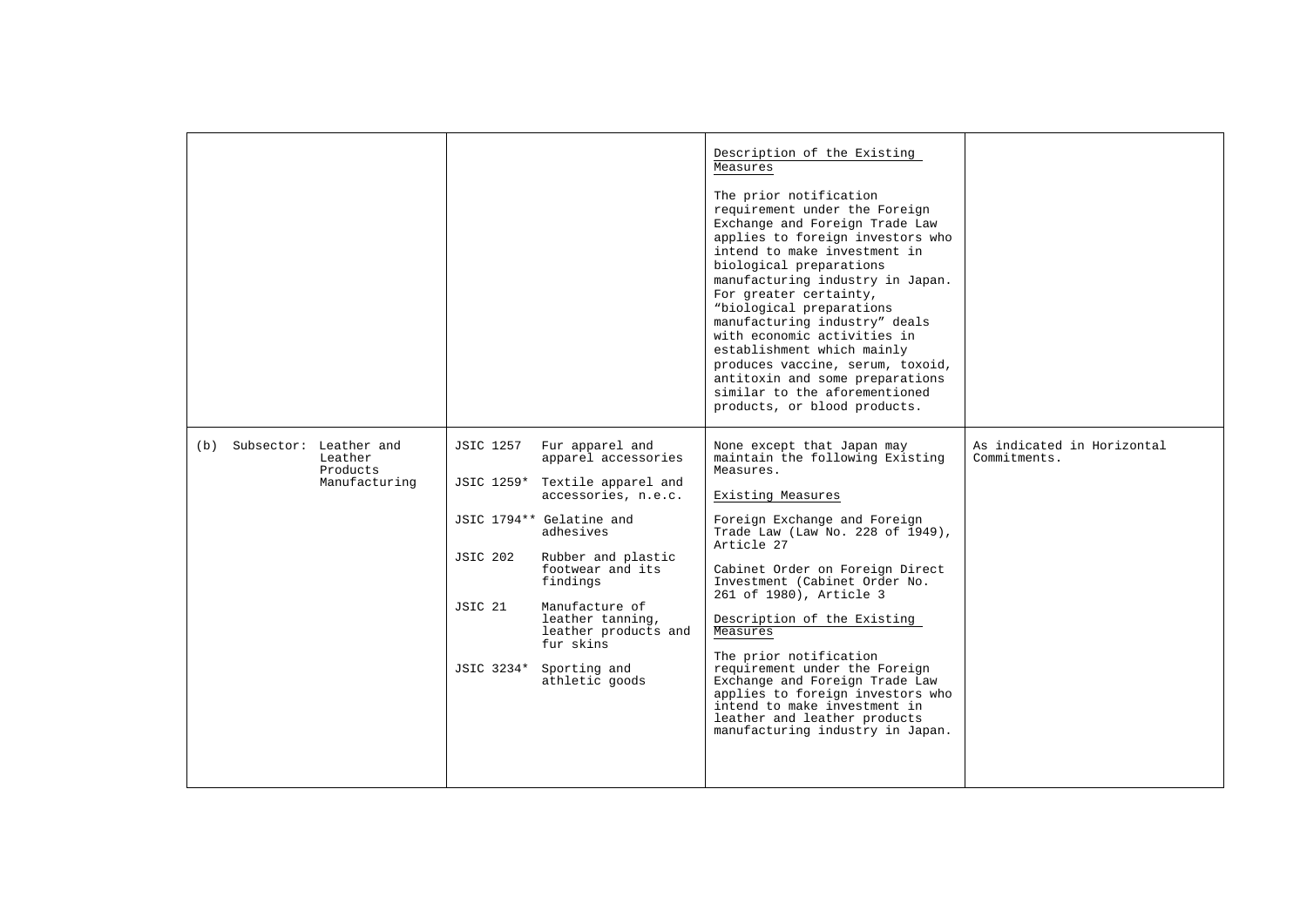|                                                                                               | Note 1: An asterisk(*) on the<br>JSIC number indicates<br>that the activities<br>covered herein under<br>such number are limited<br>to the activities<br>related to leather and<br>leather products<br>manufacturing.<br>Note 2:<br>Two asterisks (**) on<br>the JSIC number<br>indicates that the<br>activities covered<br>herein under such<br>number are limited to<br>the activities related<br>to animal glue (nikawa)<br>and gelatine<br>manufacturing. |         |         |
|-----------------------------------------------------------------------------------------------|---------------------------------------------------------------------------------------------------------------------------------------------------------------------------------------------------------------------------------------------------------------------------------------------------------------------------------------------------------------------------------------------------------------------------------------------------------------|---------|---------|
| Subsector: Manufacturing<br>(c)<br>related to Air-<br>Craft Industry<br>and Space<br>Industry | Manufacture of<br>JSIC 271*<br>electrical<br>generating,<br>transmission,<br>distribution and<br>industrial apparatus<br>JSIC 274*<br>Manufacture of<br>electronic equipment<br>JSIC 275*<br>Manufacture of<br>electric measuring<br>instruments<br>JSIC 279*<br>Manufacture of<br>miscellaneous<br>electrical machinery<br>equipment and<br>supplies<br><b>JSIC 28*</b><br>Manufacture of<br>information and<br>communication<br>electronics<br>equipment    | Unbound | Unbound |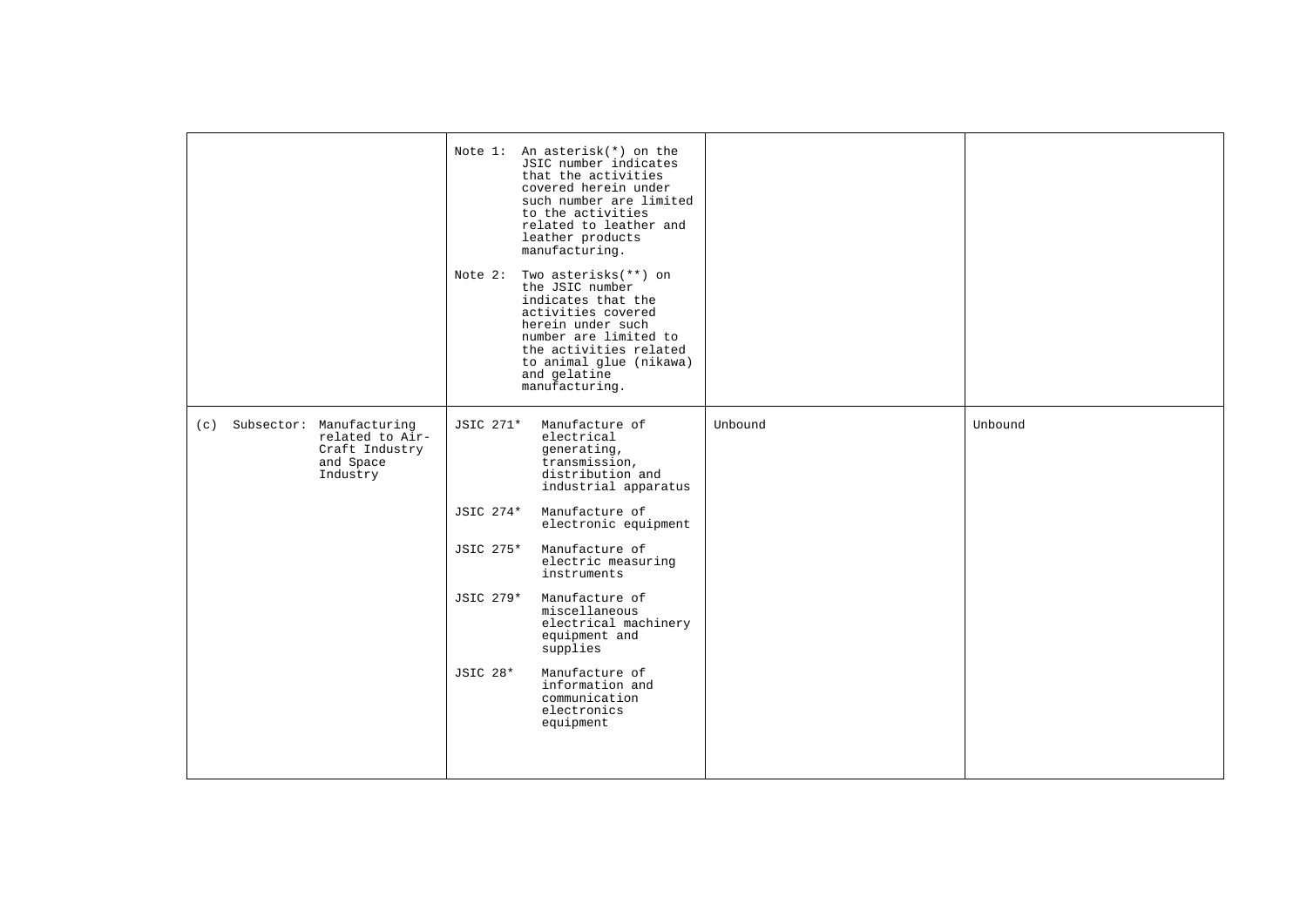|                                                                    | <b>JSIC 29*</b><br>Manufacture of<br>electronic parts and<br>devices                                                                                                                                       |         |         |
|--------------------------------------------------------------------|------------------------------------------------------------------------------------------------------------------------------------------------------------------------------------------------------------|---------|---------|
|                                                                    | Manufacture of<br><b>JSIC 304</b><br>aircraft and parts                                                                                                                                                    |         |         |
|                                                                    | JSIC 3059* Manufacture of<br>miscellaneous<br>industrial trucks<br>and parts and<br>accessories                                                                                                            |         |         |
|                                                                    | JSIC 3099* Manufacture of<br>transportation<br>equipment, n.e.c.                                                                                                                                           |         |         |
|                                                                    | Note: An asterisk(*) on the<br>JSIC number indicates<br>that the activities<br>covered herein under such<br>number are limited to the<br>activities related to<br>aircraft industry and<br>space industry. |         |         |
| Subsector: Manufacturing<br>(d)<br>related to Arms<br>Industry and | Manufacture of<br>JSIC 1791<br>explosives                                                                                                                                                                  | Unbound | Unbound |
| Explosive<br>Manufacturing<br>Industry                             | JSIC 271*<br>Manufacture of<br>electrical<br>generating,<br>transmission,<br>distribution and<br>industrial apparatus                                                                                      |         |         |
|                                                                    | Manufacture of<br>JSIC 274*<br>electronic equipment                                                                                                                                                        |         |         |
|                                                                    | JSIC 275*<br>Manufacture of<br>electric measuring<br>instruments                                                                                                                                           |         |         |
|                                                                    | JSIC 279*<br>Manufacture of<br>miscellaneous<br>electrical machinery<br>equipment and<br>supplies                                                                                                          |         |         |
|                                                                    |                                                                                                                                                                                                            |         |         |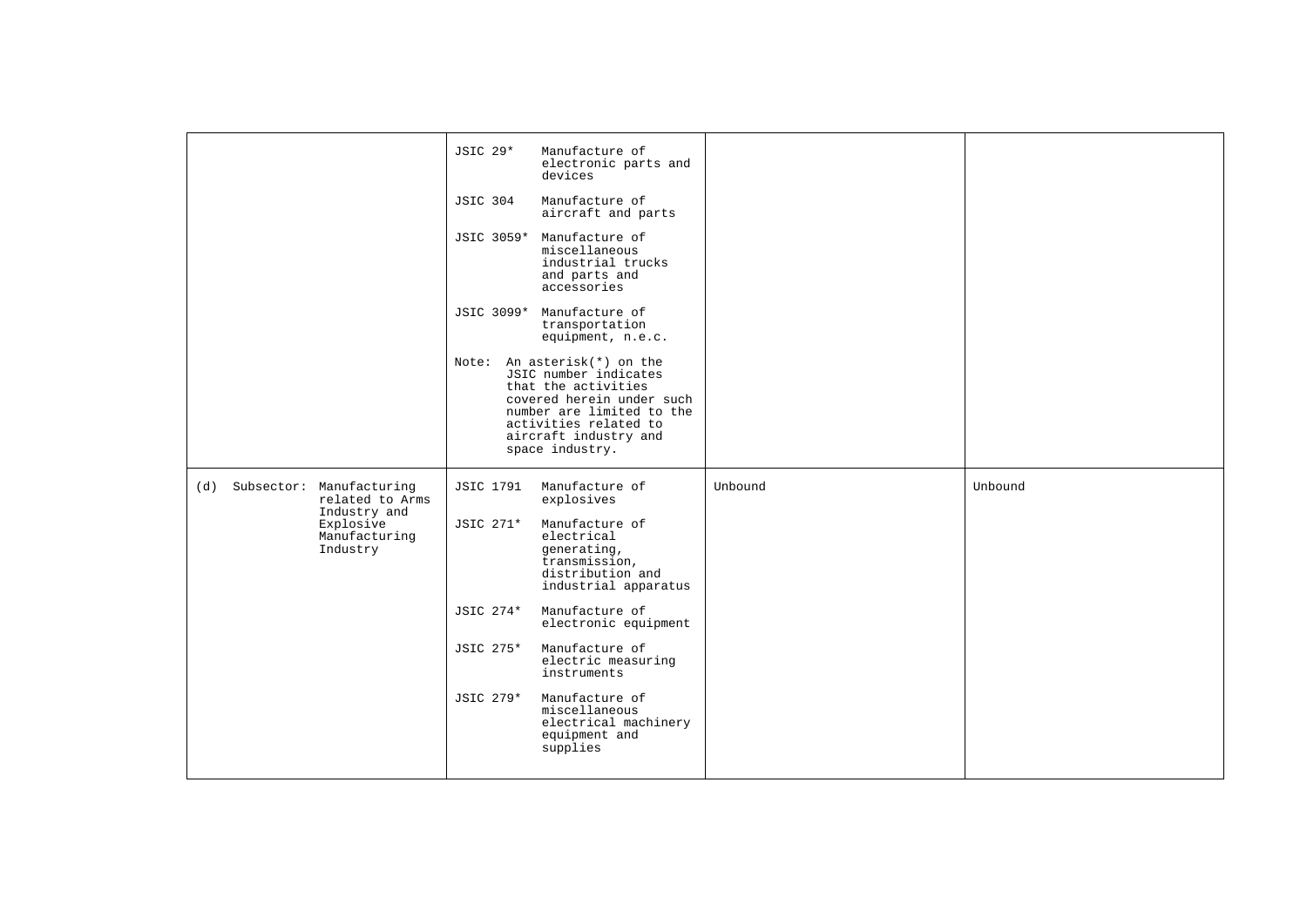|  | <b>JSIC 28*</b>  | Manufacture of<br>information and<br>communication<br>electronics<br>equipment                                                                                                   |  |
|--|------------------|----------------------------------------------------------------------------------------------------------------------------------------------------------------------------------|--|
|  | JSIC 29*         | Manufacture of<br>electronic parts and<br>devices                                                                                                                                |  |
|  | JSIC 303*        | Shipbuilding and<br>repairing, and<br>manufacture of<br>marine engines<br>(excluding<br>repairing)                                                                               |  |
|  |                  | JSIC 3059* Manufacture of<br>miscellaneous<br>industrial trucks<br>and parts and<br>accessories                                                                                  |  |
|  |                  | JSIC 3099* Manufacture of<br>transportation<br>equipment, n.e.c.                                                                                                                 |  |
|  | <b>JSIC 3281</b> | Manufacture of<br>ordnance and<br>accessories                                                                                                                                    |  |
|  |                  | Note: An asterisk(*) on the<br>JSIC number indicates<br>that the activities<br>covered herein under such<br>number are limited to the<br>activities related to<br>arms industry. |  |
|  |                  |                                                                                                                                                                                  |  |
|  |                  |                                                                                                                                                                                  |  |
|  |                  |                                                                                                                                                                                  |  |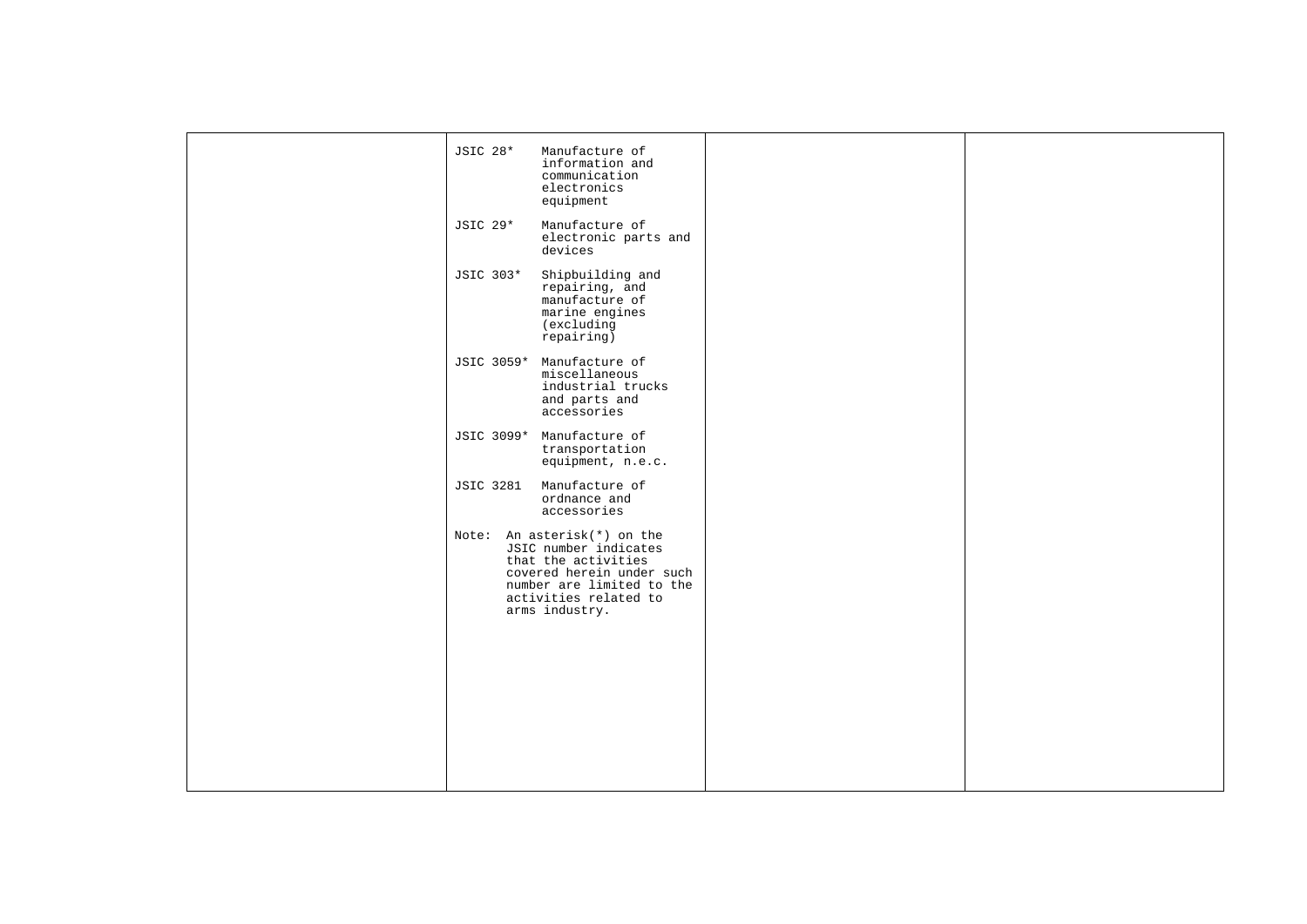| (e) Subsector: Manufacture of<br>tobacco<br>products,<br>manufacture of<br>Bank of Japan<br>notes and<br>minting of<br>coinage |                                                                                                                                               |                                                                                           | None except that in the event<br>where manufacture of tobacco<br>products, manufacture of Bank of<br>Japan notes and minting of<br>coinage in Japan, which are<br>restricted to designated<br>enterprises or governmental<br>entities, are liberalised to<br>those other than the designated<br>enterprises or governmental<br>entities, or in the event where<br>such designated enterprises or<br>governmental entities no longer<br>operate on a non-commercial<br>basis, Japan may adopt or<br>maintain any measure relating to<br>those activities. | IInhound                                   |
|--------------------------------------------------------------------------------------------------------------------------------|-----------------------------------------------------------------------------------------------------------------------------------------------|-------------------------------------------------------------------------------------------|----------------------------------------------------------------------------------------------------------------------------------------------------------------------------------------------------------------------------------------------------------------------------------------------------------------------------------------------------------------------------------------------------------------------------------------------------------------------------------------------------------------------------------------------------------|--------------------------------------------|
| 7.<br>Sector: Mining                                                                                                           | JSIC 05<br>Mining                                                                                                                             |                                                                                           | None except that Japan may<br>maintain the following Existing<br>Measures.<br>Existing Measures<br>Mining Law (Law No. 289 of<br>1950), Articles 17 and 87<br>Description of the Existing<br>Measures<br>Only a Japanese national or a<br>Japanese legal person may have<br>mining rights or mining lease<br>rights.                                                                                                                                                                                                                                     | As indicated in Horizontal<br>Commitments. |
| 8.<br>Sector: Oil Industry                                                                                                     | <b>JSIC 053</b><br>natural gas<br>production<br><b>JSIC 181</b><br><b>JSIC 182</b><br>petroleum<br>refineries)<br>JSIC 1841* Paving materials | Crude petroleum and<br>Petroleum refining<br>Lubricating oils and<br>greases (not made in | None except that Japan may<br>maintain the following Existing<br>Measures.<br>Existing Measures<br>Foreign Exchange and Foreign<br>Trade Law (Law No. 228 of 1949),<br>Article 27<br>Cabinet Order of Foreign Direct<br>Investment (Cabinet Order No.<br>261 of 1980), Article 3                                                                                                                                                                                                                                                                         | As indicated in Horizontal<br>Commitments. |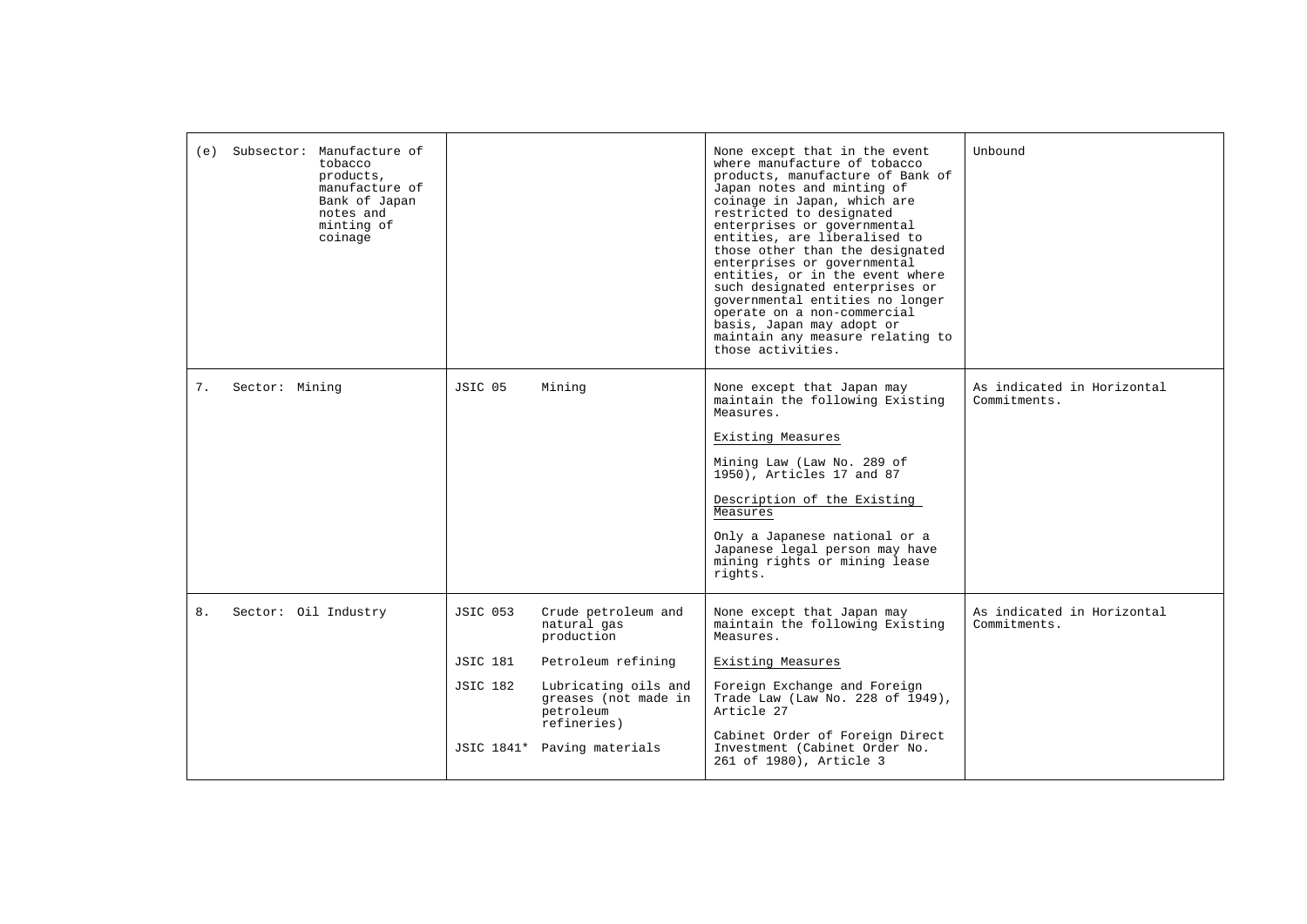| JSIC 1899* Miscellaneous<br>petroleum and coal<br>products<br>Note: An asterisk(*) on the<br>JSIC number indicates<br>that the activities<br>covered herein under such<br>number are limited to the<br>activities related to oil<br>industry. | Description of the Existing<br>Measures<br>The prior notification<br>requirement under the Foreign<br>Exchange and Foreign Trade Law<br>applies to foreign investors who<br>intend to make investment in oil<br>industry in Japan.<br>All organic chemicals such as<br>ethylene, ethylene glycol and<br>polycarbonates are outside the<br>scope of the oil industry.<br>Therefore, prior notification<br>under the Foreign Exchange and<br>Foreign Trade Law is not<br>required for the investment in<br>the manufacture of these<br>products. |  |
|-----------------------------------------------------------------------------------------------------------------------------------------------------------------------------------------------------------------------------------------------|------------------------------------------------------------------------------------------------------------------------------------------------------------------------------------------------------------------------------------------------------------------------------------------------------------------------------------------------------------------------------------------------------------------------------------------------------------------------------------------------------------------------------------------------|--|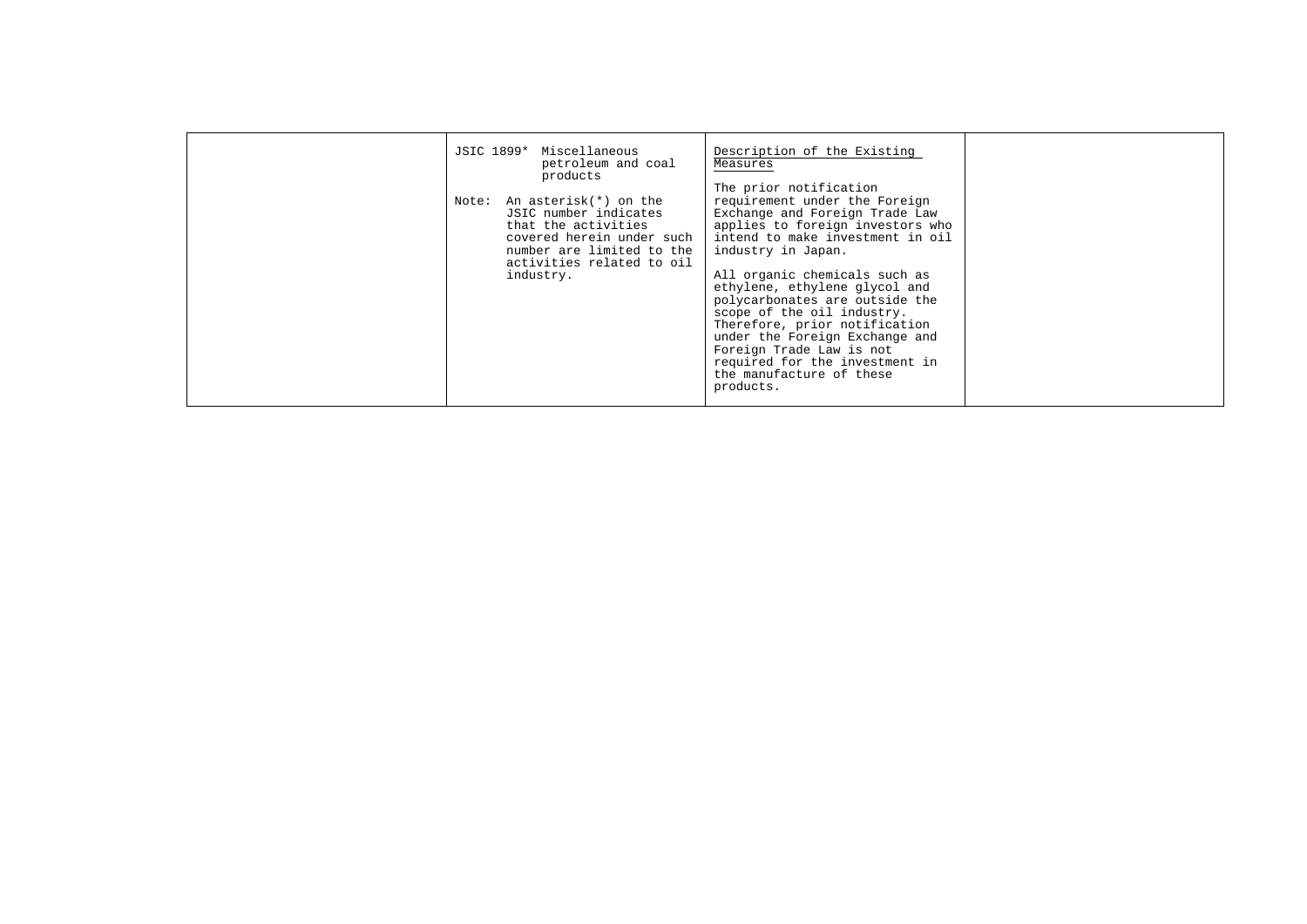| Sector or subsector                               | Limitations on<br>national treatment                                                                                                                                                                                                                                                                                                                                                                                                                                                                                                                                                      | Commitments on performance requirements                                                                                                                                                                                                                                                                                                                                                                                                                                                                                                                                                                                                                                                                                                                                                                                                                                                                                                                                                                                                                                                                                                                                                                                                                                                                                                                                                                                                                                                                                                                                                                                                                                                                                                                                                                                                                                                                                |  |  |  |  |
|---------------------------------------------------|-------------------------------------------------------------------------------------------------------------------------------------------------------------------------------------------------------------------------------------------------------------------------------------------------------------------------------------------------------------------------------------------------------------------------------------------------------------------------------------------------------------------------------------------------------------------------------------------|------------------------------------------------------------------------------------------------------------------------------------------------------------------------------------------------------------------------------------------------------------------------------------------------------------------------------------------------------------------------------------------------------------------------------------------------------------------------------------------------------------------------------------------------------------------------------------------------------------------------------------------------------------------------------------------------------------------------------------------------------------------------------------------------------------------------------------------------------------------------------------------------------------------------------------------------------------------------------------------------------------------------------------------------------------------------------------------------------------------------------------------------------------------------------------------------------------------------------------------------------------------------------------------------------------------------------------------------------------------------------------------------------------------------------------------------------------------------------------------------------------------------------------------------------------------------------------------------------------------------------------------------------------------------------------------------------------------------------------------------------------------------------------------------------------------------------------------------------------------------------------------------------------------------|--|--|--|--|
| Section I. HORIZONTAL COMMITMENTS                 |                                                                                                                                                                                                                                                                                                                                                                                                                                                                                                                                                                                           |                                                                                                                                                                                                                                                                                                                                                                                                                                                                                                                                                                                                                                                                                                                                                                                                                                                                                                                                                                                                                                                                                                                                                                                                                                                                                                                                                                                                                                                                                                                                                                                                                                                                                                                                                                                                                                                                                                                        |  |  |  |  |
| ALL NON-SERVICE SECTORS INCLUDED<br>IN THIS ANNEX | Acquisition and usage of land:<br>according to the Land Code of<br>Thailand, foreign nationals or<br>domestic companies which are<br>deemed foreigners are not<br>allowed to purchase or own land<br>in Thailand. However, they may<br>lease land and own buildings.<br>Foreigners are also allowed to<br>own part of condominium units<br>under the laws and regulations<br>governing the ownership of<br>condominiums.<br>Unbound for subsidies or grants<br>provided by Thailand, or any<br>conditions attached to the<br>receipt or continued receipt of<br>such subsidies or grants. | Unless otherwise specified in this Schedule, as a condition<br>1.<br>for investment activities in the Area of Thailand, or as a<br>condition for granting or continued granting of an advantage, an<br>investor of Japan shall not be required to:<br>(a) export a given level or percentage of goods;<br>(b) achieve a given level or percentage of domestic content;<br>(c) purchase or use or accord a preference to goods produced<br>in the Area of Thailand, or to purchase goods from<br>persons in the Area of Thailand;<br>(d) relate the volume or value of imports to the volume or<br>value of exports or to the amount of foreign exchange<br>inflows associated with investments related to such<br>investment activities;<br>(e) restrict sales of goods in the Area of Thailand that<br>investment related to such investment activities produce<br>by relating such sale to the volume or value of its<br>exports or foreign exchange earnings; or<br>(f) appoint, as executives, managers or members of boards of<br>directors, individuals of any particular nationality.<br>2.<br>Unless otherwise specified in this Schedule, or unless the<br>following performance requirements are imposed or enforced as a<br>condition for granting or continued granting of an advantage, in<br>connection with investment activities in the Area of Thailand, an<br>investor of Japan shall not be required to:<br>(g) hire a given level of Thai nationals;<br>(h) transfer technology, a production process or other<br>proprietary knowledge to a person in the Area of<br>Thailand, except when the requirement:<br>(i) is imposed or enforced by a court, administrative<br>tribunal or competition authority to remedy an<br>alleged violation of competition laws; or<br>(ii) concerns the transfer of intellectual property which<br>is undertaken in a manner not inconsistent with the<br>TRIPS; |  |  |  |  |

1B Schedule of Thailand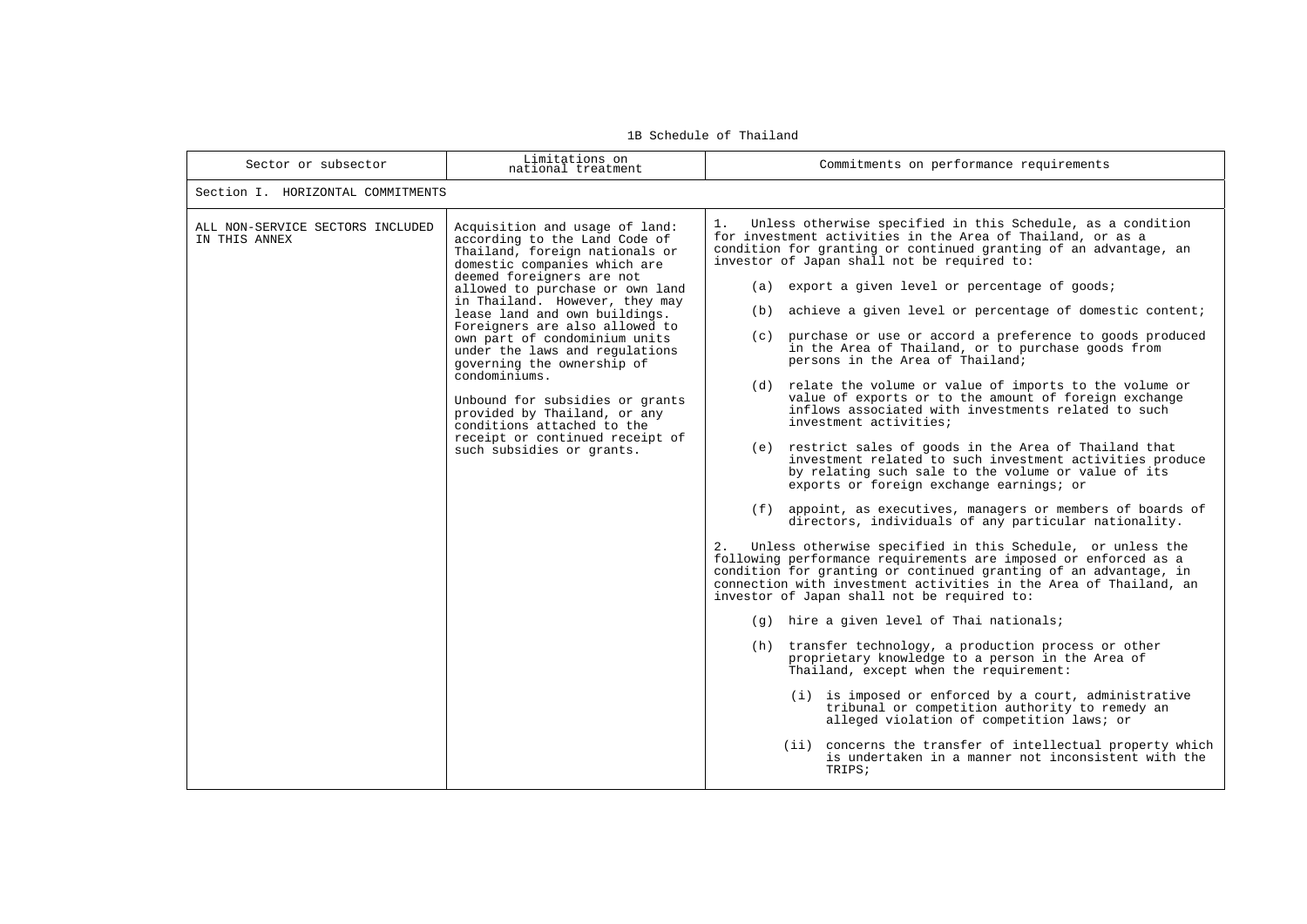|                                                                |                                                                                                                                                                  | (i) locate the headquarter of that investor for a specific<br>region or the world market in its Area;<br>(j) achieve a given level or value of research and<br>development in the Area of Thailand; or<br>supply one or more of the goods that the investor<br>(k)<br>produces to a specific region or world market,<br>exclusively from the Area of Thailand.<br>Thailand does not make commitment on performance<br>Note:<br>requirements with respect to items (e) through (k) on the<br>date of entry into force of this Agreement. Items (e)<br>through (k) are provided for herein in view of a future<br>review of the sector specific commitments. |
|----------------------------------------------------------------|------------------------------------------------------------------------------------------------------------------------------------------------------------------|------------------------------------------------------------------------------------------------------------------------------------------------------------------------------------------------------------------------------------------------------------------------------------------------------------------------------------------------------------------------------------------------------------------------------------------------------------------------------------------------------------------------------------------------------------------------------------------------------------------------------------------------------------|
| Section II. SECTOR-SPECIFIC COMMITMENTS                        |                                                                                                                                                                  |                                                                                                                                                                                                                                                                                                                                                                                                                                                                                                                                                                                                                                                            |
| Manufacturing of automobiles                                   | None except that Japanese equity<br>participation must be less than<br>50 per cent, provided that the<br>remaining equity shares are<br>owned by Thai investors. | Commitments are made with respect to items $(a)$ , $(b)$ , $(c)$ and $(d)$<br>only.                                                                                                                                                                                                                                                                                                                                                                                                                                                                                                                                                                        |
| Non-service sectors other than<br>manufacturing of automobiles | Unbound                                                                                                                                                          | Commitments are made with respect to items $(a)$ , $(b)$ , $(c)$ and $(d)$<br>only.                                                                                                                                                                                                                                                                                                                                                                                                                                                                                                                                                                        |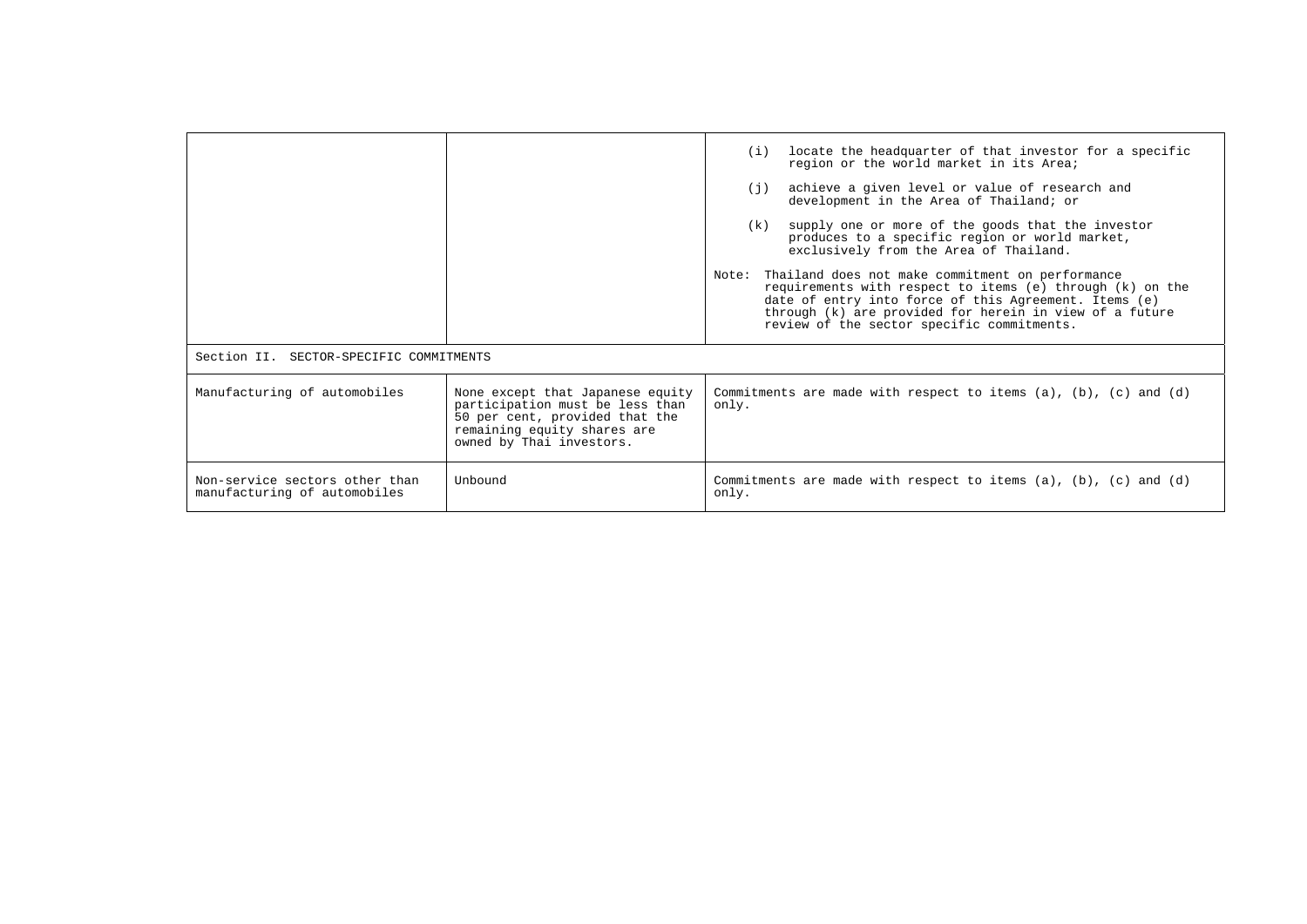Part 2

Schedule of Japan in relation to paragraph 3 of Article 93

- 1. In this Schedule:
- (a) "Sector" refers to the general sector in which a measure, to which paragraph 2 of Article 93 shall not apply (hereinafter referred to in this Part as "measure"), may be adopted or maintained;
	- (b) "Subsector" refers to the specific sector in which a measure may be adopted or maintained;
	- (c) "Industry classification" refers, where applicable, to the activity covered by the measures according to domestic industry classification codes which are set out for illustrative purposes.

2. For the purposes of this Part, the term "JSIC" means Japan Standard Industrial Classification as set out in the Statistics Bureau, Ministry of Internal Affairs and Communications revised on 7 March 2002.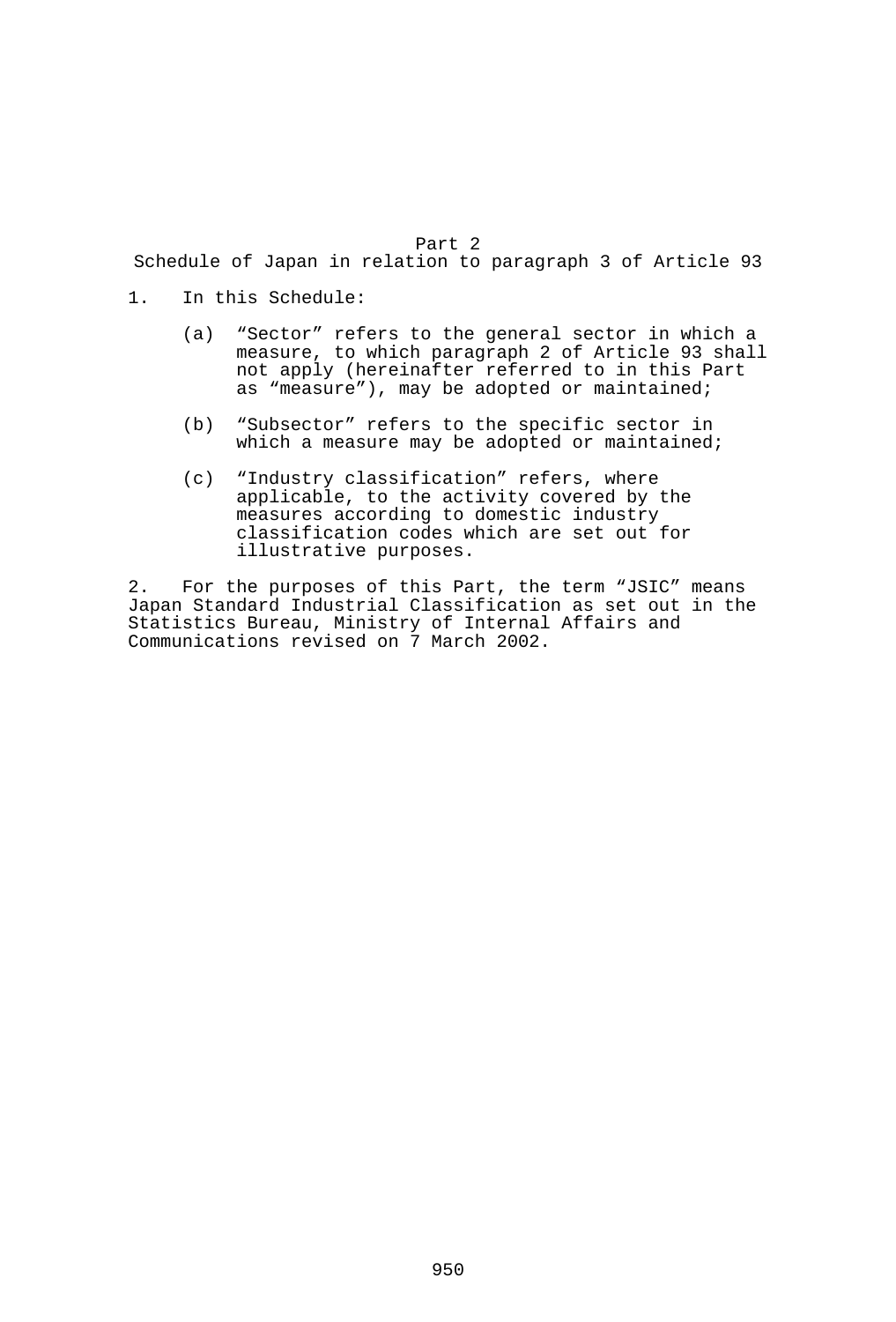| Sector or subsector                                                                                                                     | Industry classification                                                                                                                                                                                                                                                                                                                                                        | Description of the measures                                                                                                                                                                                                                                                                                                                                                                                                                                                                                                                                                                                                                                                                                                                                                                                                                                                                                                                                                                                                                                                      |
|-----------------------------------------------------------------------------------------------------------------------------------------|--------------------------------------------------------------------------------------------------------------------------------------------------------------------------------------------------------------------------------------------------------------------------------------------------------------------------------------------------------------------------------|----------------------------------------------------------------------------------------------------------------------------------------------------------------------------------------------------------------------------------------------------------------------------------------------------------------------------------------------------------------------------------------------------------------------------------------------------------------------------------------------------------------------------------------------------------------------------------------------------------------------------------------------------------------------------------------------------------------------------------------------------------------------------------------------------------------------------------------------------------------------------------------------------------------------------------------------------------------------------------------------------------------------------------------------------------------------------------|
| 1 <sup>1</sup><br>Sector: All Non-Service<br>Sectors                                                                                    |                                                                                                                                                                                                                                                                                                                                                                                | When transferring or disposing of its equity interests in, or<br>1.<br>the assets of, a state enterprise or a governmental entity, Japan<br>may:<br>(a) prohibit or impose limitations on the ownership of such<br>interests or assets by investors of Thailand or their<br>investments;<br>(b) impose limitations on the ability of investors of<br>Thailand or their investments as owners of such interests<br>or assets to control any resulting enterprise; or<br>(c) adopt or maintain any measure relating to the nationality<br>of executives, managers or members of the board of<br>directors of any resulting enterprise.<br>National Treatment may not be accorded to investors of<br>2.<br>Thailand and their investments with respect to subsidies.<br>3. With respect to acquisition or lease of land properties in<br>Japan, prohibitions or restrictions may be imposed by Cabinet Order<br>on Thai nationals or legal persons, where Japanese nationals or<br>legal persons are placed under identical or similar prohibitions or<br>restrictions in Thailand. |
| 2.<br>Sector: Energy Industry<br>Subsector: Electricity<br>Utility<br>Industry<br>Gas Utility<br>Industry<br>Nuclear Energy<br>Industry | Miscellaneous metal<br>JSIC 0519<br>mining(limited to<br>nuclear materials)<br>JSIC 2491<br>Manufacture of<br>nuclear fuel<br>JSIC 271*<br>Manufacture of<br>electrical<br>generating,<br>transmission,<br>distribution and<br>industrial apparatus<br>Manufacture of<br>JSIC 274*<br>electronic equipment<br>JSIC 275*<br>Manufacture of<br>electric measuring<br>instruments | Japan reserves the right to adopt or maintain any measure relating<br>to investment in the Electricity Utility Industry, Gas Utility<br>Industry, and Nuclear Energy Industry.                                                                                                                                                                                                                                                                                                                                                                                                                                                                                                                                                                                                                                                                                                                                                                                                                                                                                                   |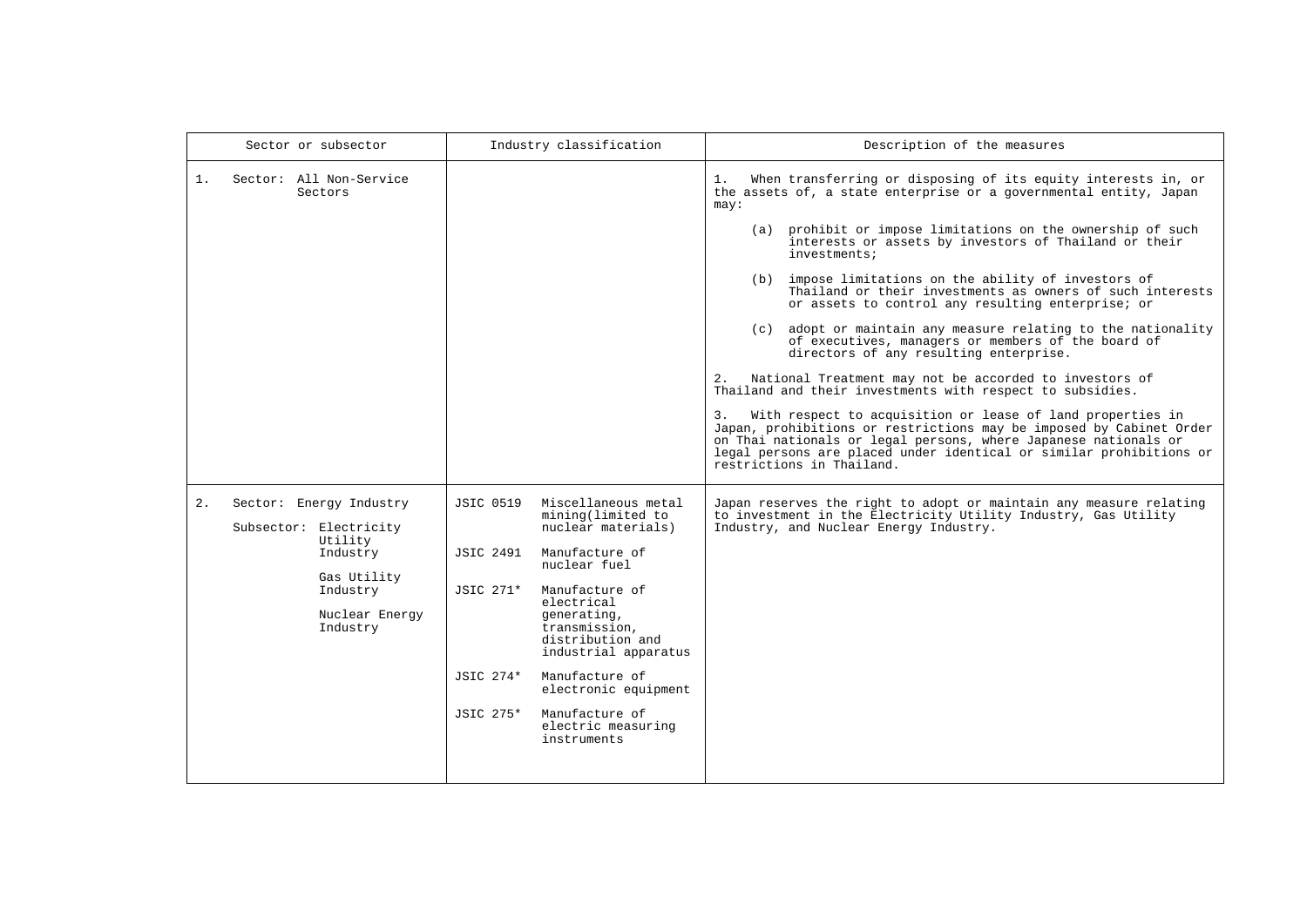| JSIC 279*        | Manufacture of<br>miscellaneous<br>electrical machinery<br>equipment and<br>supplies                                                                                                       |  |
|------------------|--------------------------------------------------------------------------------------------------------------------------------------------------------------------------------------------|--|
| <b>JSIC 28*</b>  | Manufacture of<br>information and<br>communication<br>electronics<br>equipment                                                                                                             |  |
| JSIC 29*         | Manufacture of<br>electronic parts and<br>devices                                                                                                                                          |  |
| JSIC 303*        | Shipbuilding and<br>repairing, and<br>manufacture of<br>marine engines<br>(excluding<br>repairing)                                                                                         |  |
|                  | JSIC 3059* Manufacture of<br>miscellaneous<br>industrial trucks<br>and parts and<br>accessories                                                                                            |  |
|                  | JSIC 3099* Manufacture of<br>transportation<br>equipment, n.e.c.                                                                                                                           |  |
| <b>JSIC 331</b>  | Production,<br>transmission and<br>distribution of<br>electricity                                                                                                                          |  |
| <b>JSIC 3411</b> | Gasworks                                                                                                                                                                                   |  |
|                  | Note: An asterisk(*) on the<br>JSIC number indicates<br>that the activities<br>covered herein under such<br>number are limited to the<br>activities related to<br>nuclear energy industry. |  |
|                  |                                                                                                                                                                                            |  |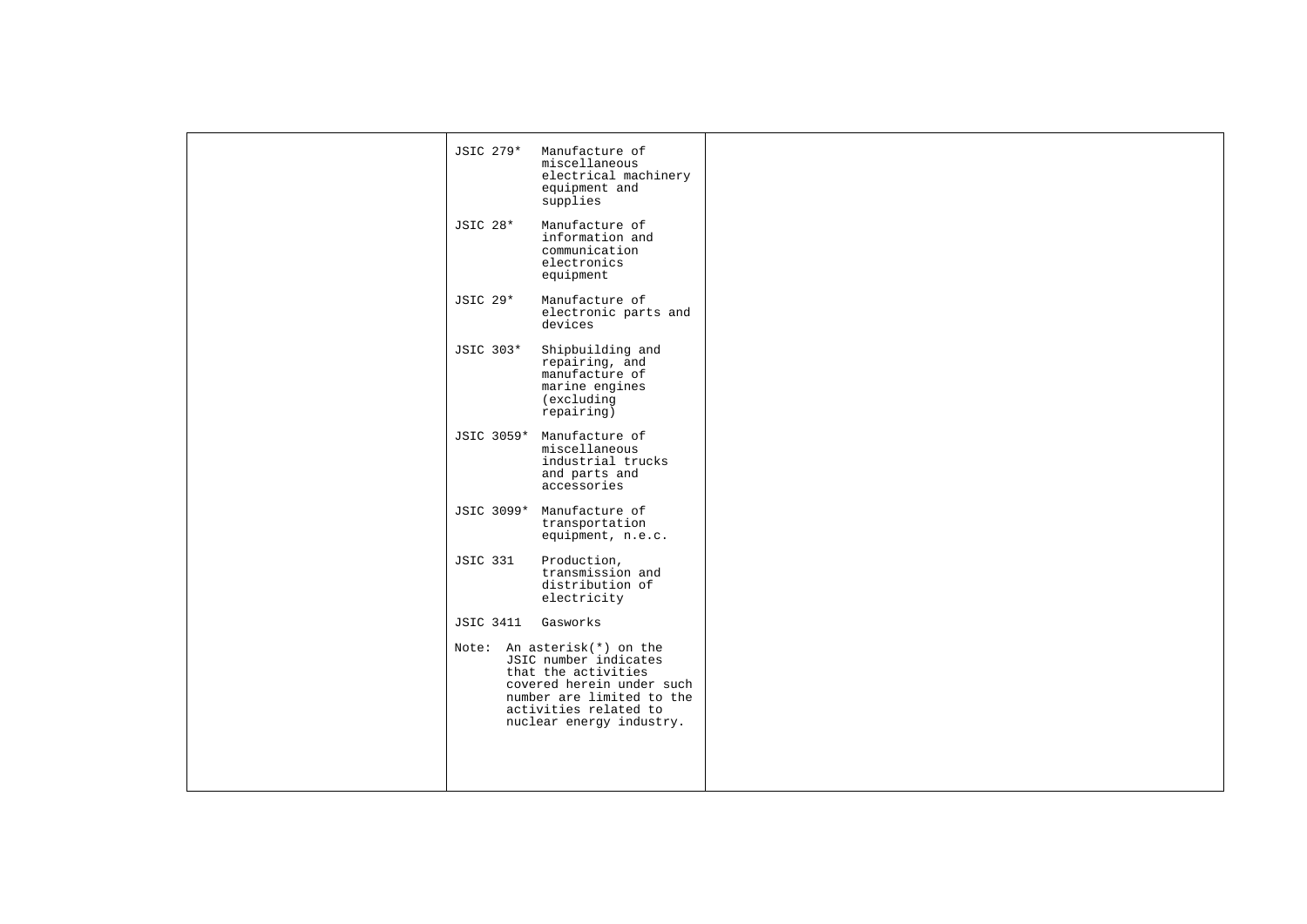| $\overline{3}$ . | Sector: Fisheries<br>Subsector: Fisheries<br>within the<br>Territorial<br>Sea, Internal<br>Waters,<br>Exclusive<br>Economic Zone<br>and Continental<br>Shelf<br>Note: For the purposes of<br>this Part, the term<br>"fisheries" means<br>the work of taking<br>and cultivation of<br>aquatic resources. | <b>JSIC 031</b><br><b>JSIC 032</b><br>JSIC 041<br>JSIC 042                      | Marine fisheries<br>Inland water<br>fisheries<br>Marine aquaculture<br>Inland water<br>aquaculture                                                                                                                                                                                                                                                                                                                                       | Japan reserves the right to adopt or maintain any measure relating<br>to investment in fisheries in the territorial sea, internal waters,<br>exclusive economic zone and continental shelf of Japan. |
|------------------|---------------------------------------------------------------------------------------------------------------------------------------------------------------------------------------------------------------------------------------------------------------------------------------------------------|---------------------------------------------------------------------------------|------------------------------------------------------------------------------------------------------------------------------------------------------------------------------------------------------------------------------------------------------------------------------------------------------------------------------------------------------------------------------------------------------------------------------------------|------------------------------------------------------------------------------------------------------------------------------------------------------------------------------------------------------|
| 4.<br>(a)        | Sector: Manufacturing<br>Subsector: Manufacturing<br>Related to Air<br>Craft Industry<br>and Space<br>Industry                                                                                                                                                                                          | JSIC 271*<br>JSIC 274*<br>JSIC 275*<br>JSIC 279*<br>JSIC 28*<br><b>JSIC 29*</b> | Manufacture of<br>electrical<br>generating,<br>transmission,<br>distribution and<br>industrial apparatus<br>Manufacture of<br>electronic equipment<br>Manufacture of<br>electric measuring<br>instruments<br>Manufacture of<br>miscellaneous<br>electrical machinery<br>equipment and<br>supplies<br>Manufacture of<br>information and<br>communication<br>electronics<br>equipment<br>Manufacture of<br>electronic parts and<br>devices | Japan reserves the right to adopt or maintain any measure relating<br>to investment in manufacturing related to aircraft industry and<br>space industry.                                             |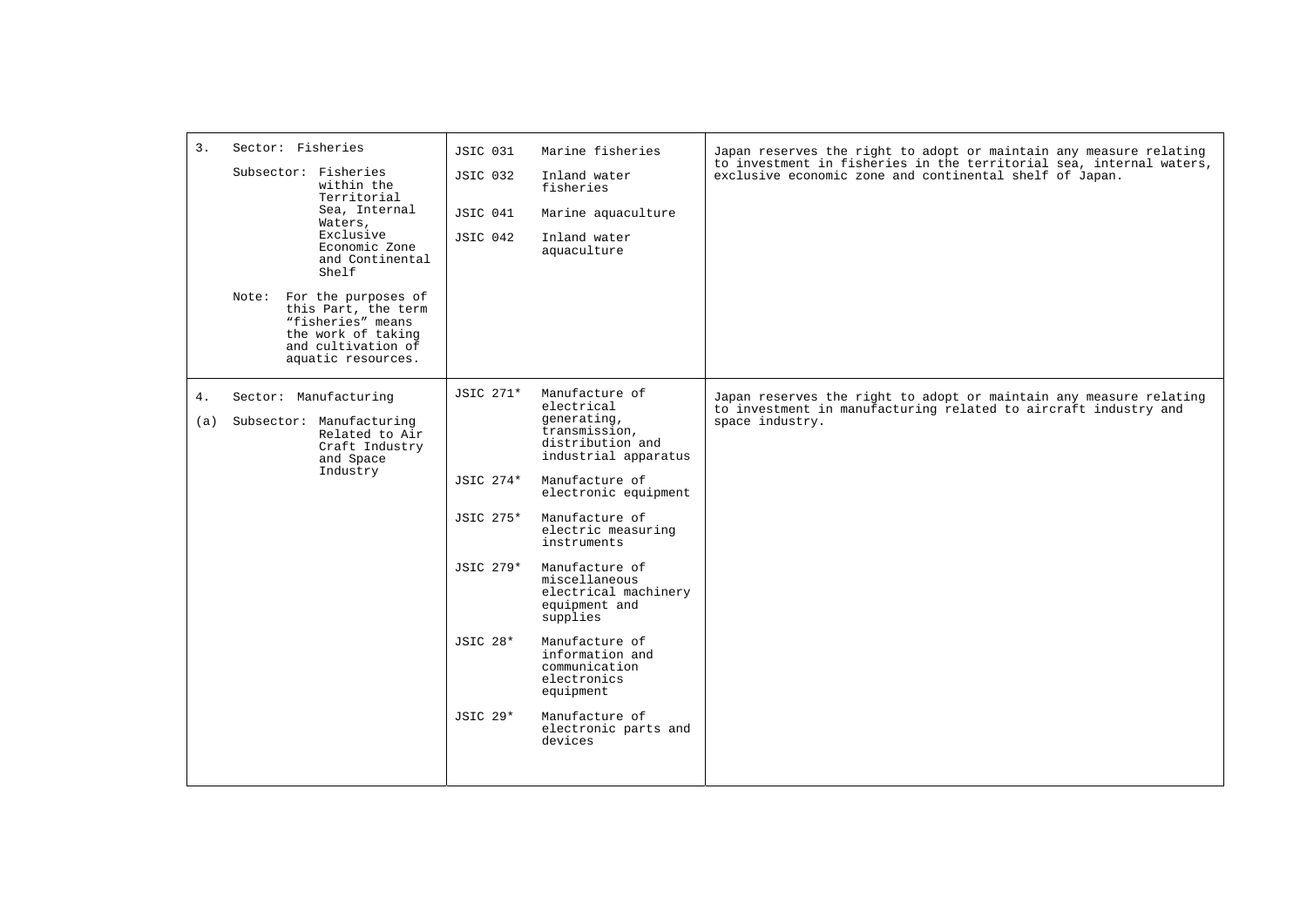|                                                                                                           | Manufacture of<br><b>JSIC 304</b><br>aircraft and parts<br>JSIC 3059* Manufacture of<br>miscellaneous<br>industrial trucks<br>and parts and<br>accessories<br>JSIC 3099* Manufacture of<br>transportation<br>equipment, n.e.c.<br>Note: An asterisk(*) on the<br>JSIC number indicates<br>that the activities<br>covered herein under such<br>number are limited to the<br>activities related to<br>aircraft industry and<br>space industry. |                                                                                                                                                                         |
|-----------------------------------------------------------------------------------------------------------|----------------------------------------------------------------------------------------------------------------------------------------------------------------------------------------------------------------------------------------------------------------------------------------------------------------------------------------------------------------------------------------------------------------------------------------------|-------------------------------------------------------------------------------------------------------------------------------------------------------------------------|
| (b) Subsector: Manufacturing<br>related to Arms<br>Industry and<br>Explosive<br>Manufacturing<br>Industry | Manufacture of<br>JSIC 1791<br>explosives<br>JSIC 271*<br>Manufacture of<br>electrical<br>qenerating,<br>transmission,<br>distribution and<br>industrial apparatus<br>JSIC 274*<br>Manufacture of<br>electronic equipment<br>JSIC 275*<br>Manufacture of<br>electric measuring<br>instruments<br>Manufacture of<br>JSIC 279*<br>miscellaneous<br>electrical machinery<br>equipment and<br>supplies                                           | Japan reserves the right to adopt or maintain any measure relating<br>to investment in manufacturing related to arms industry and<br>explosives manufacturing industry. |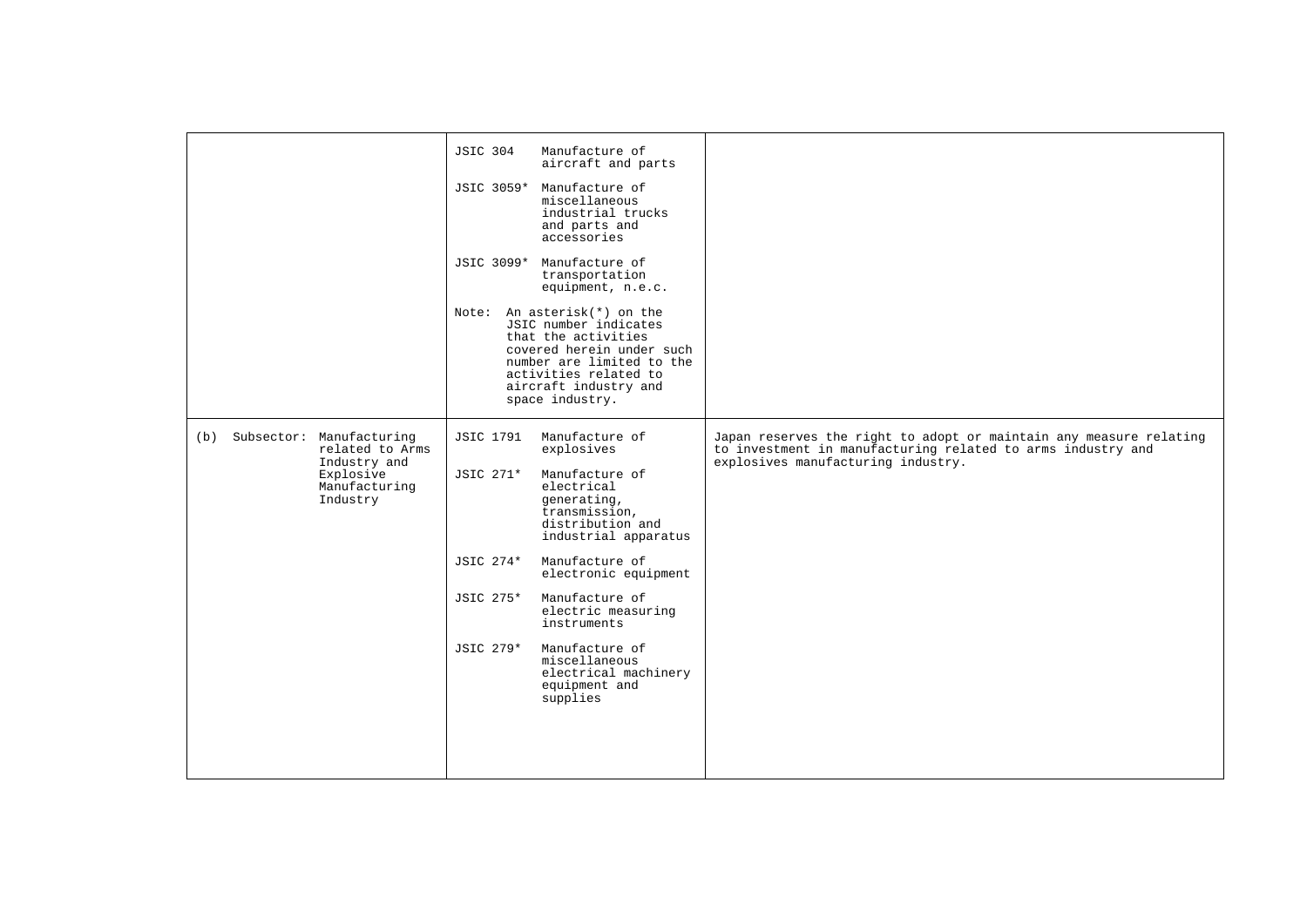|                                                                                                                                   | <b>JSIC 28*</b><br>Manufacture of<br>information and<br>communication<br>electronics<br>equipment                                                                                |                                                                                                                                                                                                                                                                                                                                                                                                                                                                                                            |
|-----------------------------------------------------------------------------------------------------------------------------------|----------------------------------------------------------------------------------------------------------------------------------------------------------------------------------|------------------------------------------------------------------------------------------------------------------------------------------------------------------------------------------------------------------------------------------------------------------------------------------------------------------------------------------------------------------------------------------------------------------------------------------------------------------------------------------------------------|
|                                                                                                                                   | JSIC 29*<br>Manufacture of<br>electronic parts and<br>devices                                                                                                                    |                                                                                                                                                                                                                                                                                                                                                                                                                                                                                                            |
|                                                                                                                                   | JSIC 303*<br>Shipbuilding and<br>repairing, and<br>manufacture of<br>marine engines<br>(excluding<br>repairing)                                                                  |                                                                                                                                                                                                                                                                                                                                                                                                                                                                                                            |
|                                                                                                                                   | JSIC 3059* Manufacture of<br>miscellaneous<br>industrial trucks<br>and parts and<br>accessories                                                                                  |                                                                                                                                                                                                                                                                                                                                                                                                                                                                                                            |
|                                                                                                                                   | JSIC 3099* Manufacture of<br>transportation<br>equipment, n.e.c.                                                                                                                 |                                                                                                                                                                                                                                                                                                                                                                                                                                                                                                            |
|                                                                                                                                   | <b>JSIC 3281</b><br>Manufacture of<br>ordnance and<br>accessories                                                                                                                |                                                                                                                                                                                                                                                                                                                                                                                                                                                                                                            |
|                                                                                                                                   | Note: An asterisk(*) on the<br>JSIC number indicates<br>that the activities<br>covered herein under such<br>number are limited to the<br>activities related to<br>arms industry. |                                                                                                                                                                                                                                                                                                                                                                                                                                                                                                            |
| Subsector: Manufacture of<br>(c)<br>tobacco<br>products,<br>manufacture of<br>Bank of Japan<br>notes and<br>minting of<br>coinage |                                                                                                                                                                                  | In the event where manufacture of tobacco products, manufacture of<br>Bank of Japan notes, minting of coinage in Japan, which are<br>restricted to designated enterprises or governmental entities, are<br>liberalized to those other than the designated enterprises or<br>governmental entities, or in the event where such designated<br>enterprises or governmental entities no longer operate on a non-<br>commercial basis, Japan may adopt or maintain any measure relating<br>to those activities. |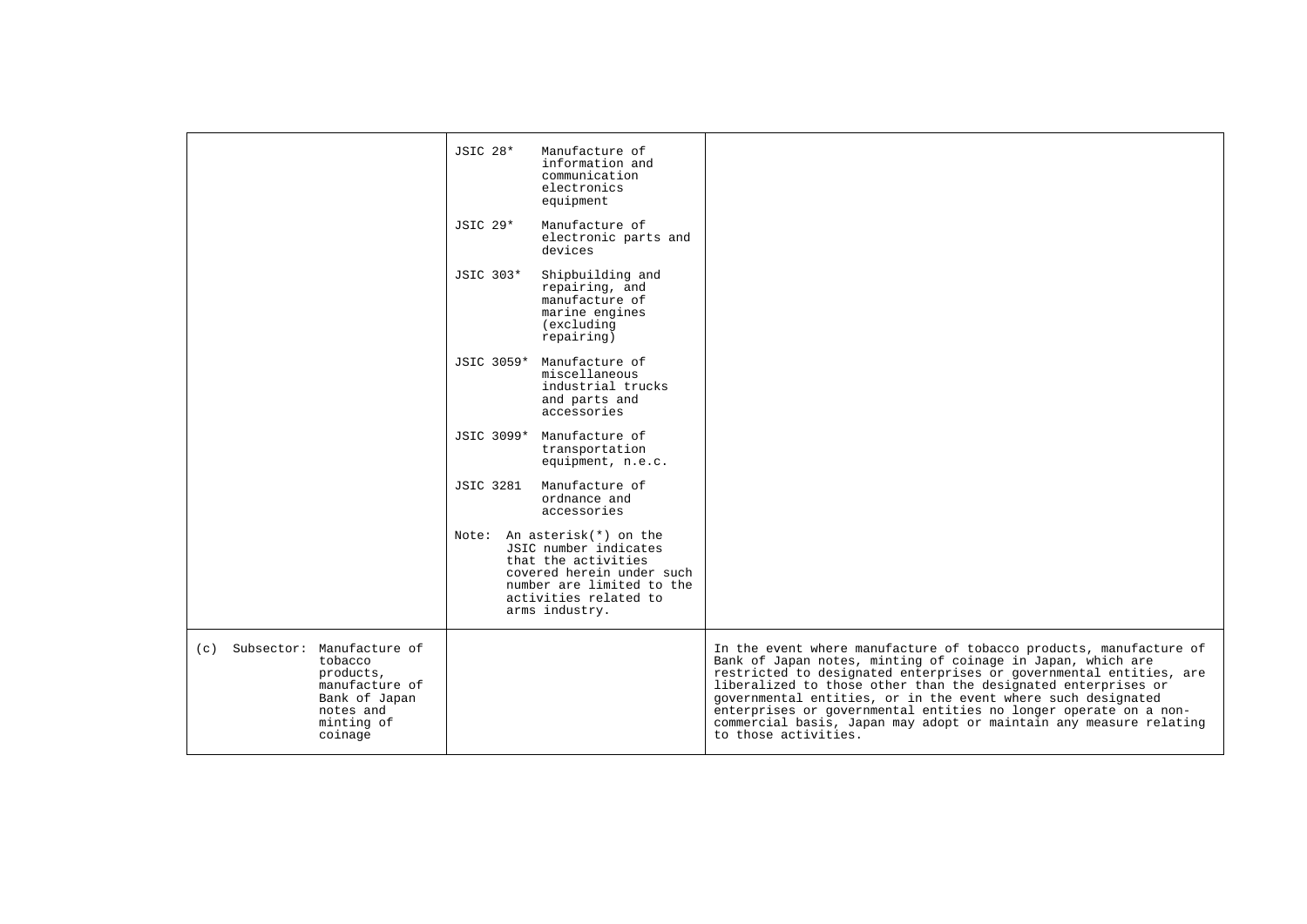Part 3 Schedule of Japan in relation to paragraph 4 of Article 96

- 1. In this Schedule:
	- (a) "Sector" refers to the general sector in which a measure, to which paragraph 2 of Article 96 shall not apply (hereinafter referred to in this Part as "measure"), may be adopted or maintained;
	- (b) "Subsector" refers to the specific sector in which a measure may be adopted or maintained;
	- (c) "Industry classification" refers, where applicable, to the activity covered by the measures according to domestic industry classification codes which are set out for illustrative purposes;
	- (d) "Existing Measures" identifies the measures existing on the date of entry into force of this Agreement. Where "Existing Measures" element is set out, it shall prevail over all other elements in the interpretation of the measure;

2. For the purposes of this Part, the term "JSIC" means Japan Standard Industrial Classification as set out in the Statistics Bureau, Ministry of Internal Affairs and Communications revised on 7 March 2002.

3. Where it is indicated that "Japan may maintain the following Existing Measures," it shall not be construed so as to prevent Japan from amending or modifying such measures, provided that the amendment or modification does not create less favourable treatment than that existing on the date of entry into force of this Agreement.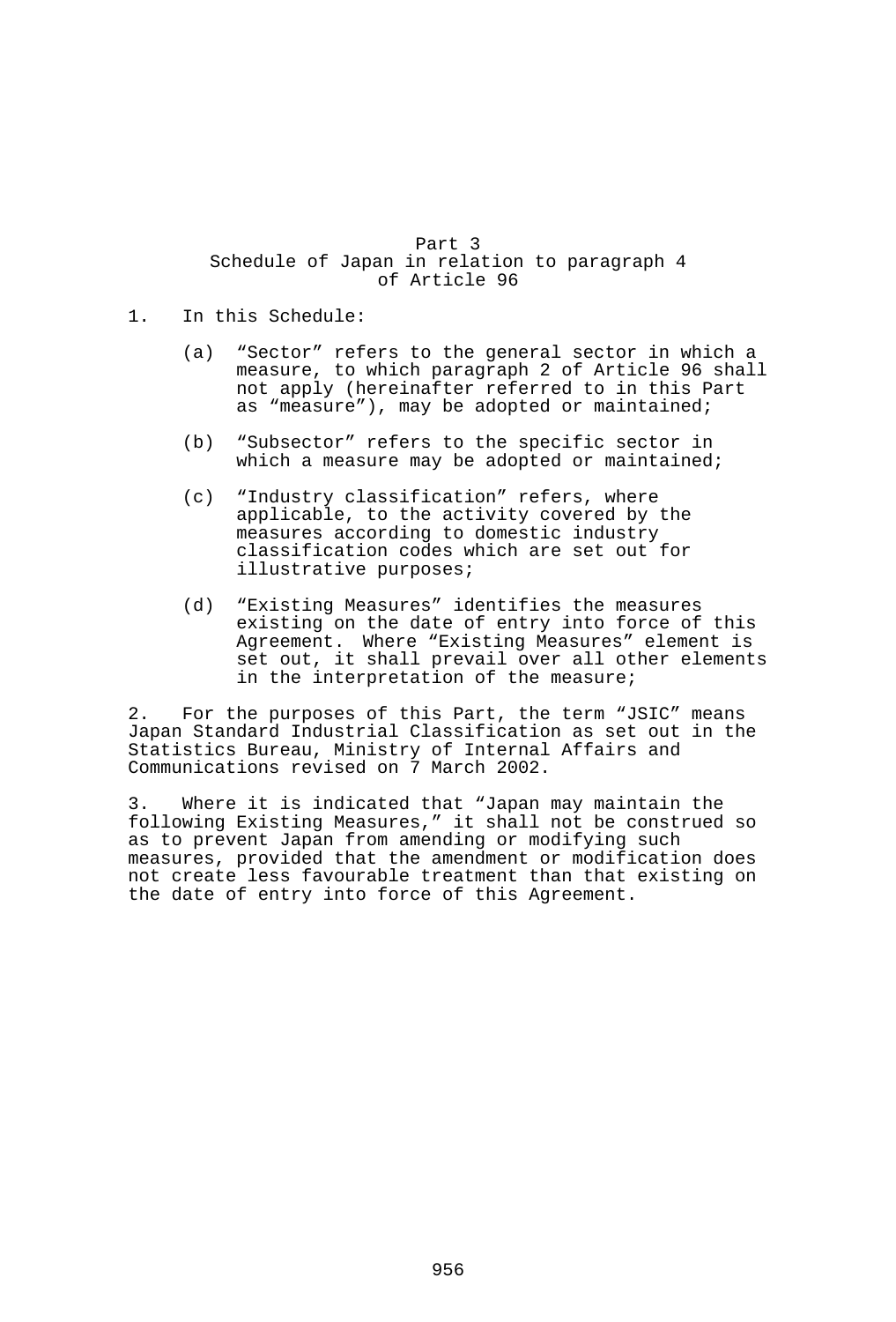| Sector or subsector                                                                | Industry classification                                                                                                                                                                                    | Description of the measures                                                                                                                                                                                                                                                                                                                                                                                                                                                                                                                                                                                                                                                                                                                                                                                                                                                                                                                                                                                                                                                                                                                                                                                                                                                                                                                                       |  |  |
|------------------------------------------------------------------------------------|------------------------------------------------------------------------------------------------------------------------------------------------------------------------------------------------------------|-------------------------------------------------------------------------------------------------------------------------------------------------------------------------------------------------------------------------------------------------------------------------------------------------------------------------------------------------------------------------------------------------------------------------------------------------------------------------------------------------------------------------------------------------------------------------------------------------------------------------------------------------------------------------------------------------------------------------------------------------------------------------------------------------------------------------------------------------------------------------------------------------------------------------------------------------------------------------------------------------------------------------------------------------------------------------------------------------------------------------------------------------------------------------------------------------------------------------------------------------------------------------------------------------------------------------------------------------------------------|--|--|
| Sector: All Sectors<br>1.                                                          |                                                                                                                                                                                                            | Most-Favored-Nation Treatment may not be accorded to investors<br>$1$ .<br>of Thailand and their investments with respect to subsidies.<br>With respect to acquisition or lease of land properties in<br>2.<br>Japan, prohibitions or restrictions may be imposed by Cabinet Order<br>on Thai nationals or legal persons, where Japanese nationals or<br>legal persons are placed under identical or similar prohibitions or<br>restrictions in Thailand                                                                                                                                                                                                                                                                                                                                                                                                                                                                                                                                                                                                                                                                                                                                                                                                                                                                                                          |  |  |
| 2.<br>Sector: Agriculture,<br>Forestry and<br>Fisheries<br>(Plant Breeder's Right) | Miscellaneous crop<br><b>JSIC 0119</b><br>farming<br><b>JSIC 0243</b><br>Tree seed gathering<br>and forest nursery<br>services<br><b>JSIC 0413</b><br>Seaweed aquaculture<br>JSIC 0415<br>Seed aquaculture | Japan may maintain the following Existing Measures.<br>Existing Measures<br>Seeds and Seedlings Law (Law No. 83 of 1998), Article 10<br>Description of the Existing Measures<br>A foreigner who has neither a domicile nor residence (nor<br>establishment, in the case of a legal person) in Japan cannot enjoy<br>a plant breeder's right except in the following cases:<br>(a) where the State of which the person is a national or the<br>State in which the person has a domicile or residence (or<br>its establishment, in the case of a legal person) is a<br>contracting party to the 1991 UPOV Convention;<br>(b) where the State of which the person is a national or the<br>State in which the person has a domicile or residence (or<br>its establishment, in the case of a legal person) is a<br>contracting party to the 1978 UPOV Convention; or<br>(c) where the State of which the person is a national<br>provides Japanese nationals with the protection of<br>varieties under the same condition as its own nationals<br>(including a State which provides such protection for<br>Japanese nationals under the condition that Japan allows<br>enjoyment of the plant breeder's right for the nationals<br>of that State) and further provides the protection for<br>plant genus and species to which the person's applied<br>variety belongs. |  |  |
| $\overline{3}$ .<br>Sector: Fisheries                                              | JSIC 031<br>Marine fisheries<br>Inland water<br>JSIC 032<br>fisheries                                                                                                                                      | Japan reserves the right to adopt or maintain any measure relating<br>to investment in fisheries in the territorial sea, internal waters,<br>exclusive economic zone and continental shelf of Japan.                                                                                                                                                                                                                                                                                                                                                                                                                                                                                                                                                                                                                                                                                                                                                                                                                                                                                                                                                                                                                                                                                                                                                              |  |  |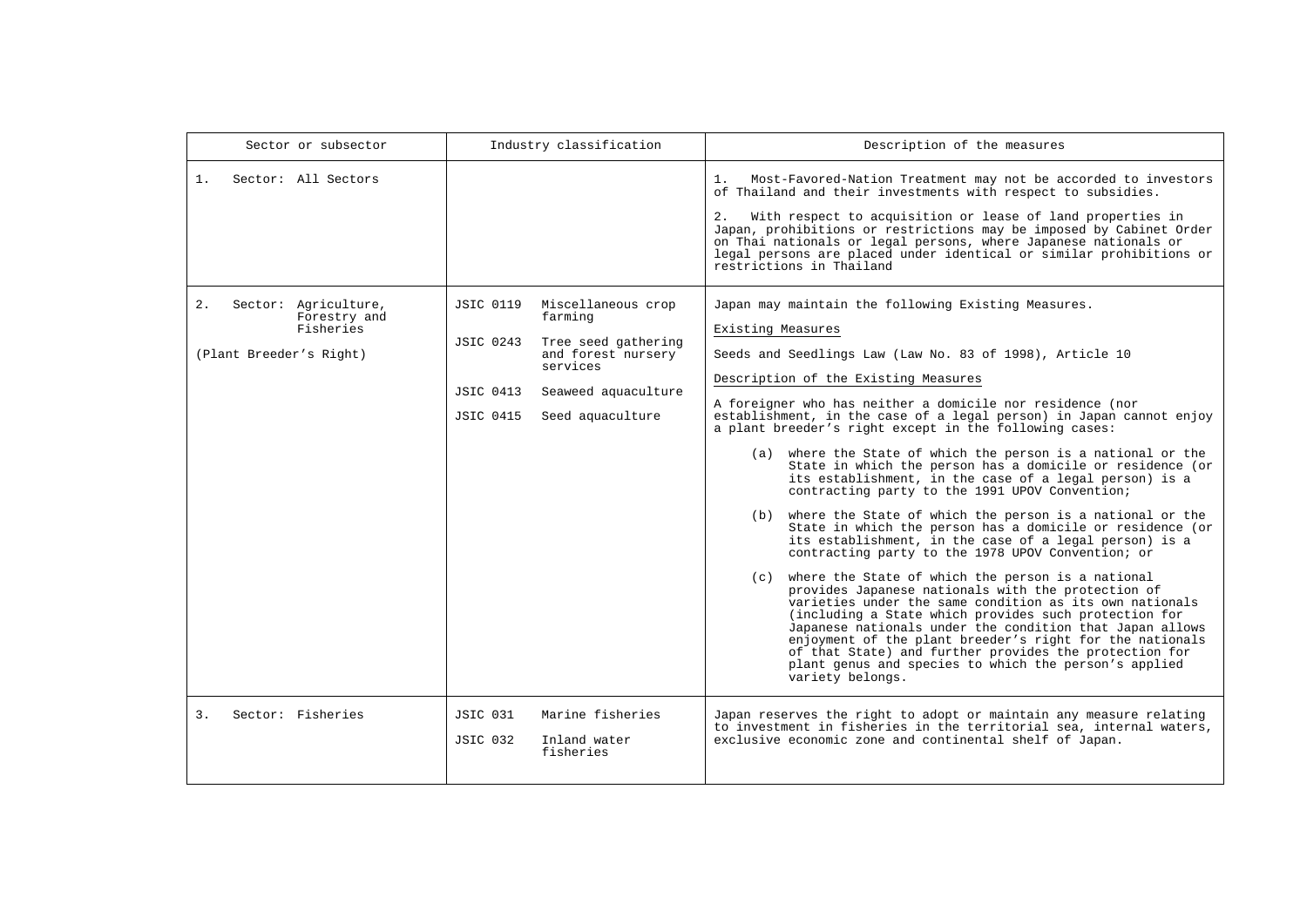| Subsector: Fisheries<br>within the<br>Territorial<br>Sea, Internal<br>Waters,<br>Exclusive<br>Economic Zone<br>and Continental<br>Shelf                                                                                                                                                                                                                                                                                                                                                                                                              | JSIC 041<br>JSIC 042<br><b>JSIC 8493</b> | Marine aquaculture<br>Inland water<br>aquaculture<br>Recreational fishing<br>guide business |  |  |
|------------------------------------------------------------------------------------------------------------------------------------------------------------------------------------------------------------------------------------------------------------------------------------------------------------------------------------------------------------------------------------------------------------------------------------------------------------------------------------------------------------------------------------------------------|------------------------------------------|---------------------------------------------------------------------------------------------|--|--|
| Note: For the purposes of<br>this Part, the term<br>"fisheries" means<br>the work of taking<br>and cultivation of<br>aquatic resources<br>including the<br>following fisheries<br>related activities;<br>(a) investigation<br>of aquatic<br>resources<br>without taking<br>such resources;<br>(b) luring of<br>aquatic<br>resources;<br>(c) preservation<br>and processing<br>of fish<br>catches;<br>(d) transportation<br>of fish catches<br>and fish<br>products; and<br>(e) provision of<br>supplies to<br>other vessels<br>used for<br>fisheries |                                          |                                                                                             |  |  |
|                                                                                                                                                                                                                                                                                                                                                                                                                                                                                                                                                      |                                          |                                                                                             |  |  |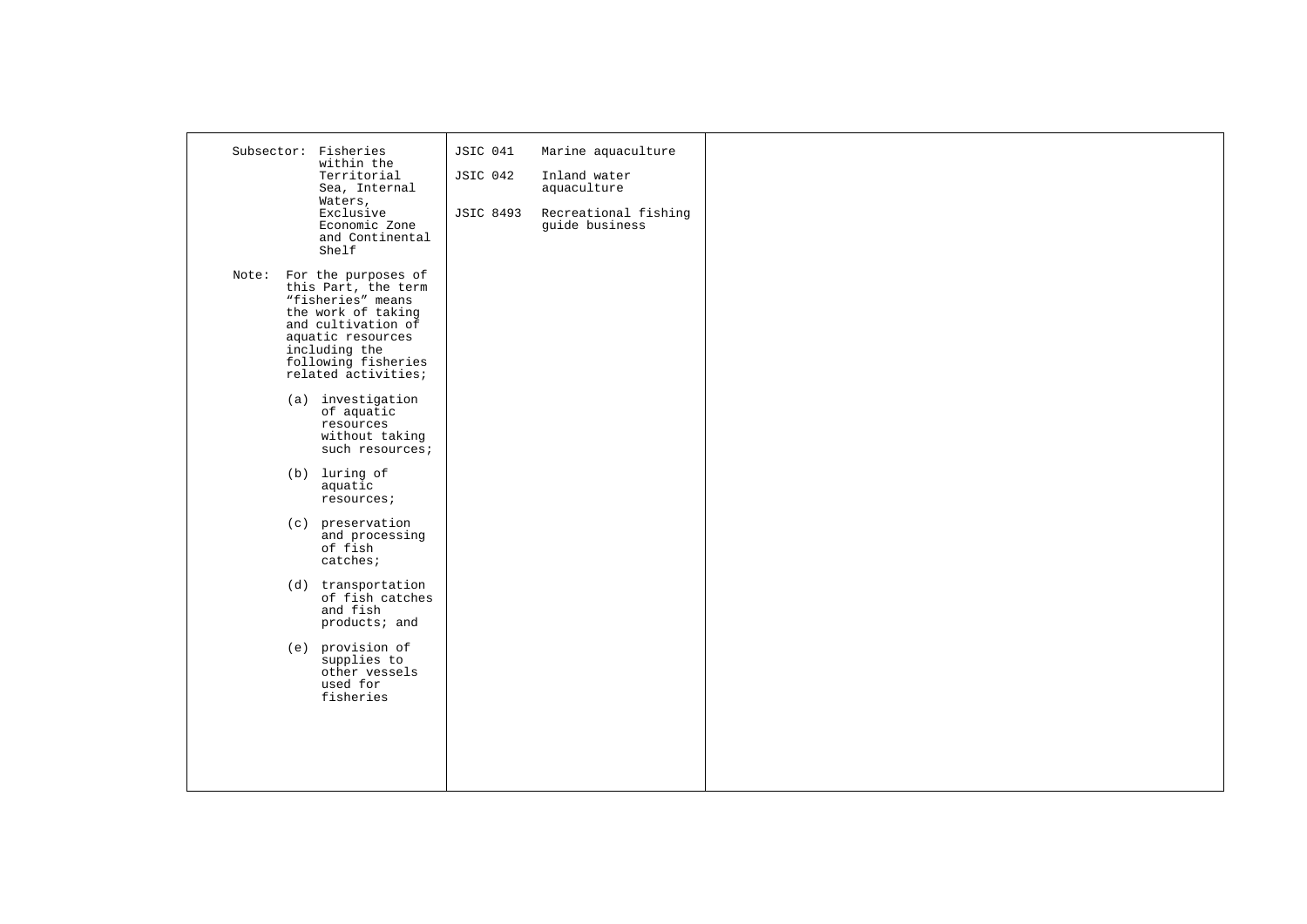| 4 <sup>1</sup> | Sector: Public Law<br>Enforcement and<br>Correctional<br>Services and<br>Social Services                                                               |                                                                                                                                                        | Japan reserves the right to adopt or maintain any measure relating<br>to investment in public law enforcement and correctional services,<br>and investment in social services such as income security or<br>insurance, social security or insurance, social welfare, primary<br>and secondary education, public training, health and child care.                                                                                                                                                                                                                                                                                                                                                                                                                                                   |
|----------------|--------------------------------------------------------------------------------------------------------------------------------------------------------|--------------------------------------------------------------------------------------------------------------------------------------------------------|----------------------------------------------------------------------------------------------------------------------------------------------------------------------------------------------------------------------------------------------------------------------------------------------------------------------------------------------------------------------------------------------------------------------------------------------------------------------------------------------------------------------------------------------------------------------------------------------------------------------------------------------------------------------------------------------------------------------------------------------------------------------------------------------------|
| 5.             | Sector: Transport<br>Subsector: Air Transport                                                                                                          | JSIC 4611 Air transport                                                                                                                                | Japan may maintain the following Existing Measures.<br>Existing Measures<br>Civil Aeronautics Law (Law No. 231 of 1952), Chapters 7 and 8<br>Description of the Existing Measures<br>1.<br>Foreign air carriers are required to obtain permissions of the<br>Minister of Land, Infrastructure and Transportation to conduct<br>international air transport businesses.<br>2.<br>Permission of the Minister of Land, Infrastructure and<br>Transport is required for the use of foreign aircraft for air<br>transportation of passengers or cargoes to and from Japan for<br>remuneration.<br>3.<br>A foreign aircraft may not be used for a flight and for<br>transporting passengers or cargoes for remuneration, between points<br>within Japan.                                                 |
| 6.             | Sector: Transport<br>Subsector: Freight<br>Forwarding<br>Business<br>(excluding<br>freight<br>forwarding<br>business using<br>air trans-<br>portation) | Collect-and-deliver<br>JSIC 4441<br>freight transport<br>JSIC 4821<br>Deliver freight<br>transport, except<br>collect-and-deliver<br>freight transport | Japan may maintain the following Existing Measures.<br>Existing Measures<br>Freight Forwarding Business Law (Law No. 82 of 1989), Chapters 2, 3<br>and $4$<br>Enforcement Requlation of Freight Forwarding Business Law<br>(Ministerial Ordinance of Ministry of Transport No. 20 of 1990)<br>Description of the Existing Measures<br>The following natural persons or entities are required to register<br>with, or to obtain permission or approval of, the Minister of Land,<br>Infrastructure and Transport for conducting freight forwarding<br>businesses using international shipping. Such registration shall<br>be permitted, or such permission or approval shall be granted, on<br>the basis of mutual reciprocity, to:<br>(a) a natural person who does not have Japanese nationality; |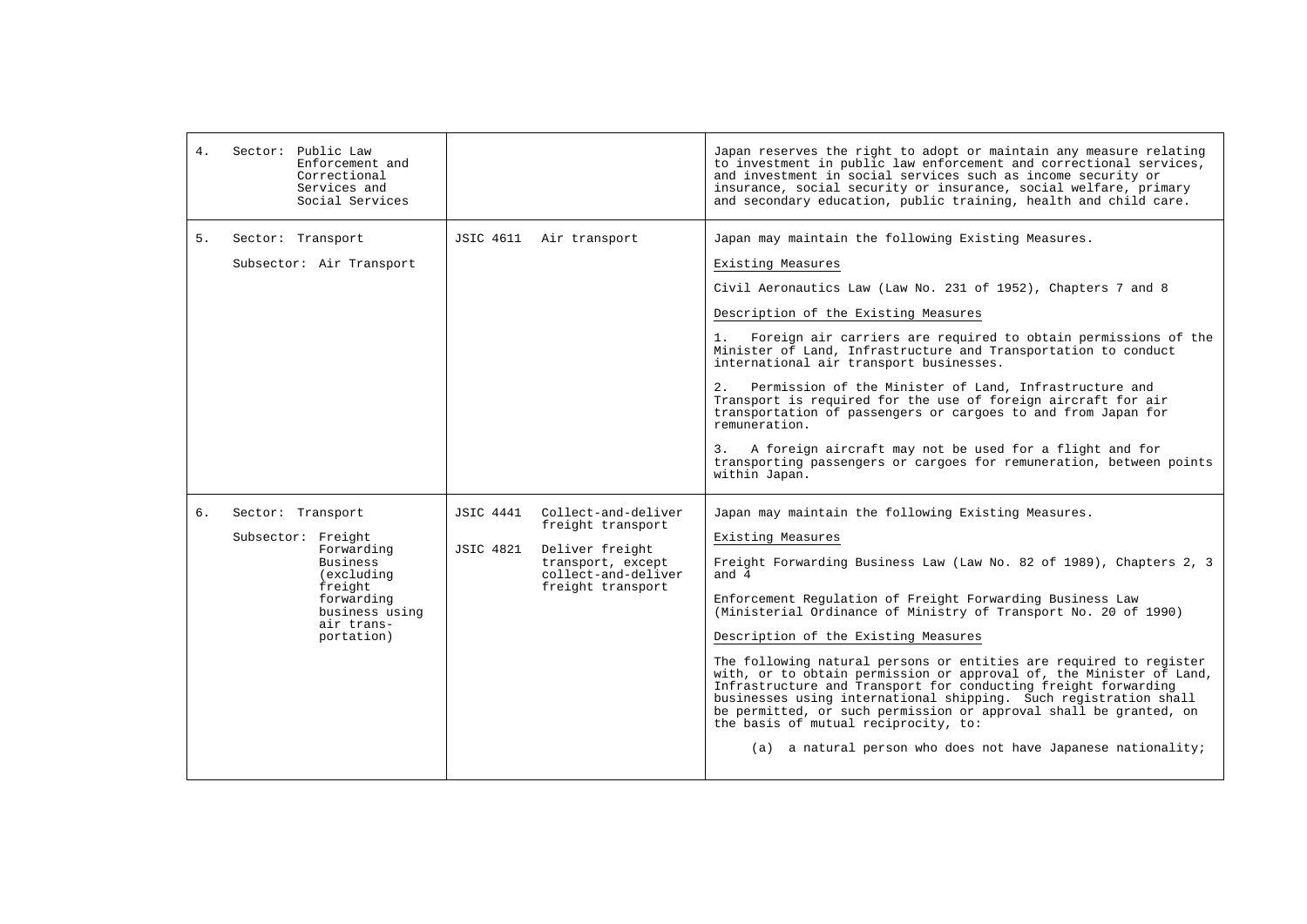|                                                                                                                                                      |                                                                                                                                                     | (b) a foreign state, or a foreign public entity or its<br>equivalent;<br>(c) a legal person or association constituted under the laws<br>of any foreign state;<br>(d) a legal person represented by natural persons or entities<br>referred to in subparagraph (a), (b) or (c) above; a<br>legal person of which more than one-third of the members<br>of the board of directors are composed of the natural<br>persons or entities referred to in subparagraph (a), (b)<br>or (c) above; or a legal person of which more than one-<br>third of voting shares are held by the natural persons or<br>entities referred to in subparagraph $(a)$ , $(b)$ or $(c)$<br>above.                                                                                                                                                                                                                                                                                                   |
|------------------------------------------------------------------------------------------------------------------------------------------------------|-----------------------------------------------------------------------------------------------------------------------------------------------------|-----------------------------------------------------------------------------------------------------------------------------------------------------------------------------------------------------------------------------------------------------------------------------------------------------------------------------------------------------------------------------------------------------------------------------------------------------------------------------------------------------------------------------------------------------------------------------------------------------------------------------------------------------------------------------------------------------------------------------------------------------------------------------------------------------------------------------------------------------------------------------------------------------------------------------------------------------------------------------|
| 7.<br>Sector: Transport<br>Subsector: Freight<br>Forwarding<br>Business (only<br>freight<br>forwarding<br>business using<br>air trans-<br>portation) | JSIC 4441 Collect-and-deliver<br>freight transport<br>Deliver freight<br>JSIC 4821<br>transport, except<br>collect-and-deliver<br>freight transport | Japan may maintain the following Existing Measures.<br>Existing Measures<br>Freight Forwarding Business Law (Law No. 82 of 1989), Chapters 2, 3<br>and 4<br>Enforcement Regulation of Freight Forwarding Business Law<br>(Ministerial Ordinance of Ministry of Transport No. 20 of 1990)<br>Description of the Existing Measures<br>The following natural persons or entities are required to register<br>with, or to obtain permission or approval of, the Minister of Land,<br>Infrastructure and Transport for conducting freight forwarding<br>businesses using international air transportation. Such<br>registration shall be permitted, or such permission or approval<br>shall be granted, on the basis of mutual reciprocity to:<br>(a) a natural person who does not have Japanese nationality;<br>(b) a foreign state, or a foreign public entity or its<br>equivalent;<br>(c) a legal person or association constituted under the laws<br>of any foreign state; |